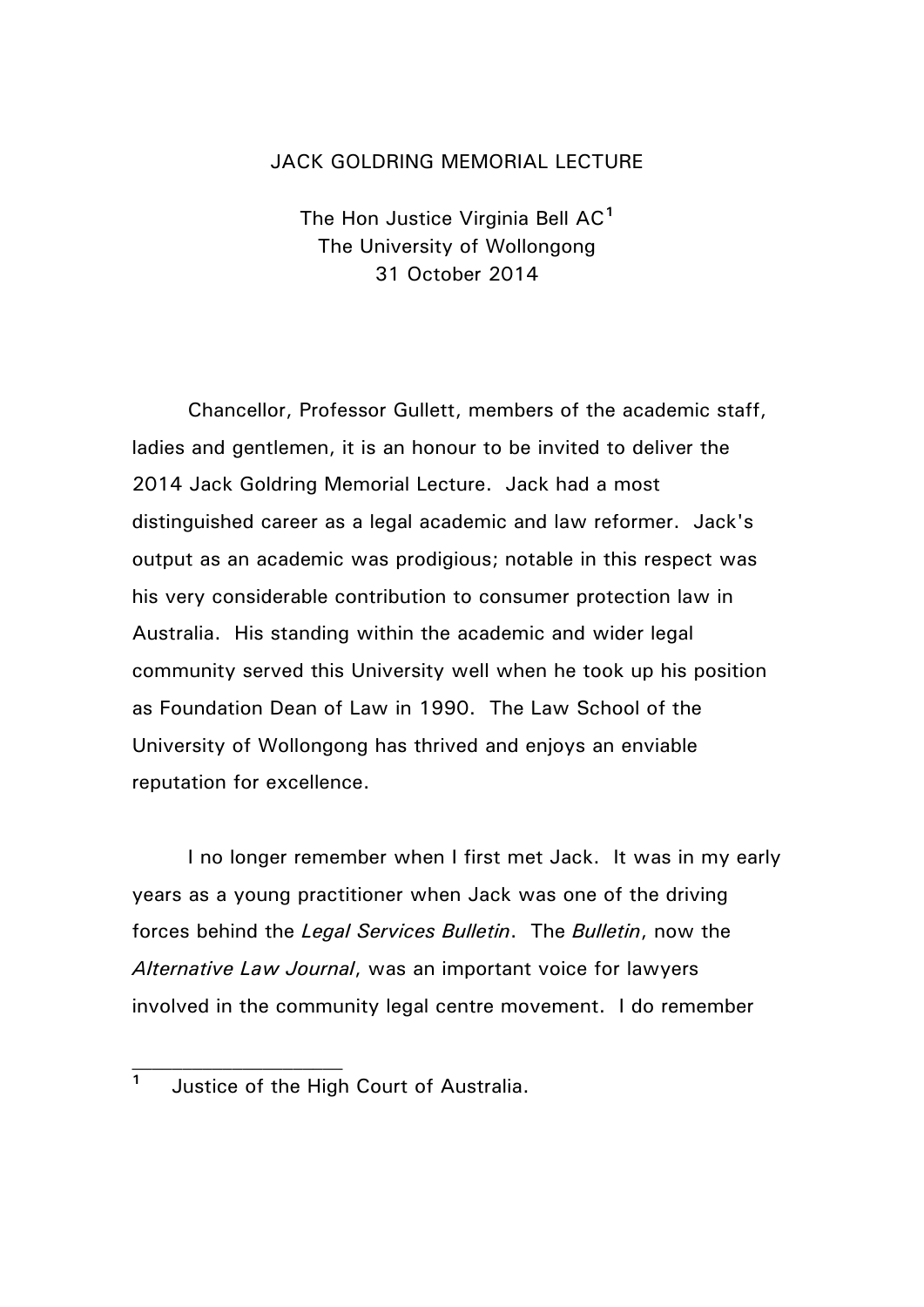the last time I saw Jack. It was at a congenial dinner with mutual friends in Austinmer not so long before his untimely death. Always a stimulating and enjoyable companion, Jack was in many respects larger than life and pre-eminently a man of goodwill. It is fitting that the University of Wollongong acknowledge his life and work by the institution of this Lecture.

In 1998, Jack was appointed a Judge of the District Court of New South Wales. Within the Australian legal community, it has not been common for academic lawyers to be appointed to the Bench. As far as I am aware, Jack enjoyed moving from the empyrean heights of the Academy to the daily grind of administering justice, much of it in the exercise of the Court's criminal jurisdiction.

The District Court is a busy court. It is the court that handles the vast bulk of serious criminal offences that are tried on indictment by a judge and jury. Jack presided over a steady diet of jury trials many of them involving sexual offences and other offences of violence. It was a diet that was interspersed with the sentencing of offenders.

It was common for Jack to sit as a judge here in Wollongong, in a community of which he formed a part. Yet, no doubt from the moment he became a judge, this genial man with wide experience of

2.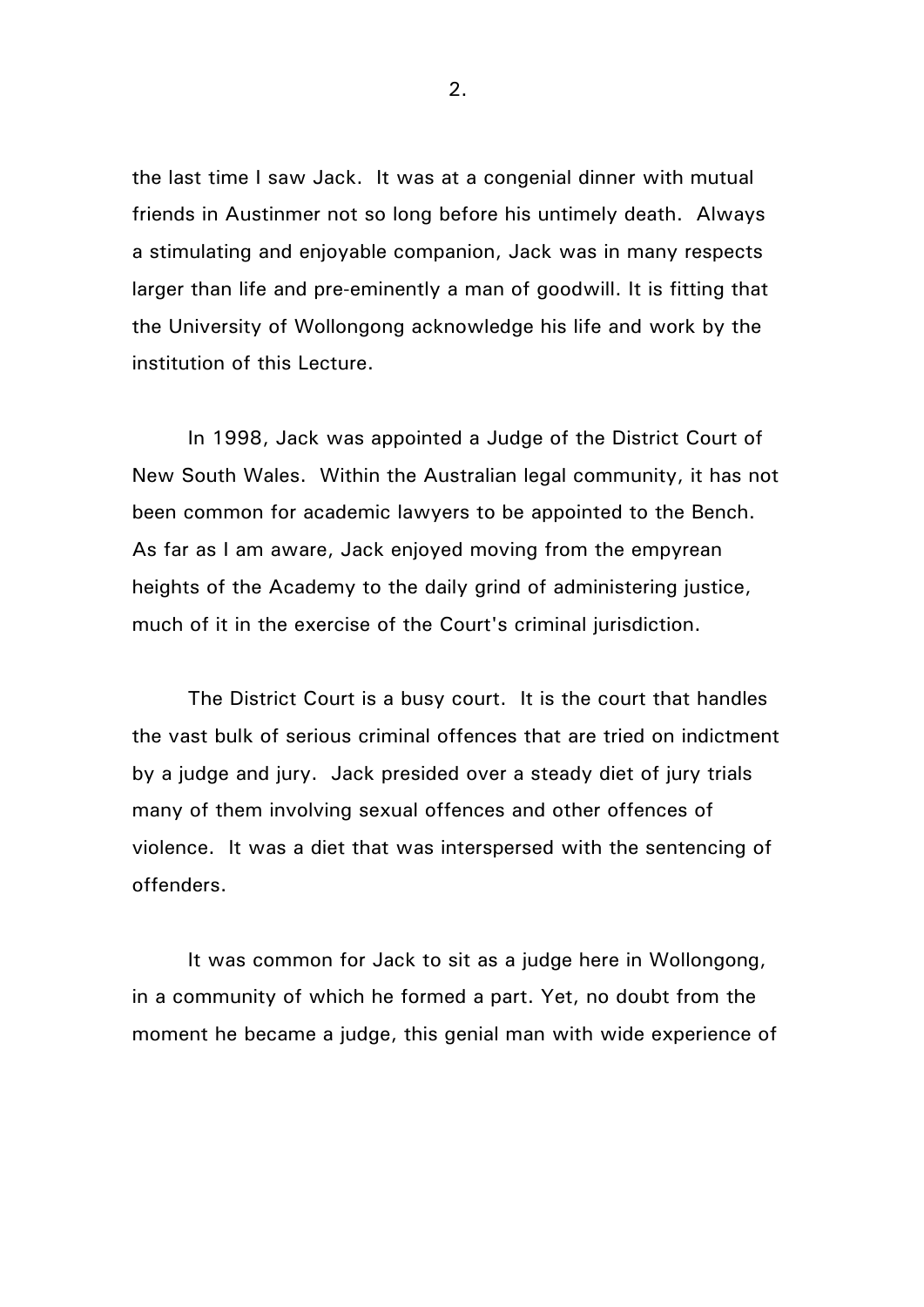life fell to be viewed, as the research tells us judges are**[2](#page-2-0)** , as out of touch with the community.

The administration of criminal justice in civil society is the central function of the courts. It is important that the public have confidence in it. For that reason, it has been troubling to learn that surveys of public opinion in the Australian jurisdictions and overseas are consistent in finding that between seventy and eighty per cent of respondents consider that the sentences imposed by courts are too lenient**[3](#page-2-1)** . Despite the consistency of the results, researchers questioned the usefulness of data obtained by asking members of the public general, abstract questions about sentencing. They discerned a correlation between the high level of punitiveness of the responses and the respondents' lack of knowledge of the incidence

<span id="page-2-0"></span>**<sup>2</sup>** Mackenzie et al, "Sentencing and Public Confidence: Results from a National Australian Survey on Public Opinions towards Sentencing", (2012) 45 *Australian & New Zealand Journal of Criminology* 45 at 55-57. See also Hough and Roberts, *Understanding Public Attitudes to Criminal Justice*, (2005) at 73.

<span id="page-2-1"></span>**<sup>3</sup>** Gelb, *More Myths and Misconceptions*, Sentencing Advisory Council, Victoria, (2008) at 4; Warner et al, *Jury Sentencing Survey*, Report to the Criminology Research Council, (2010) at 1, 11. See also Mackenzie et al, "Sentencing and Public Confidence: Results from a National Australian Survey on Public Opinions towards Sentencing", (2012) 45 *Australian & New Zealand Journal of Criminology* 45 at 56; Judge, "The Sentencing Decision", The Atkin Lecture, delivered at the Reform Club, London on 2 November 2005, citing the finding of the British Crime Survey 2004 that seventy-six per cent of the 20,000 respondents believed that sentences handed down by judges were lenient or much too lenient.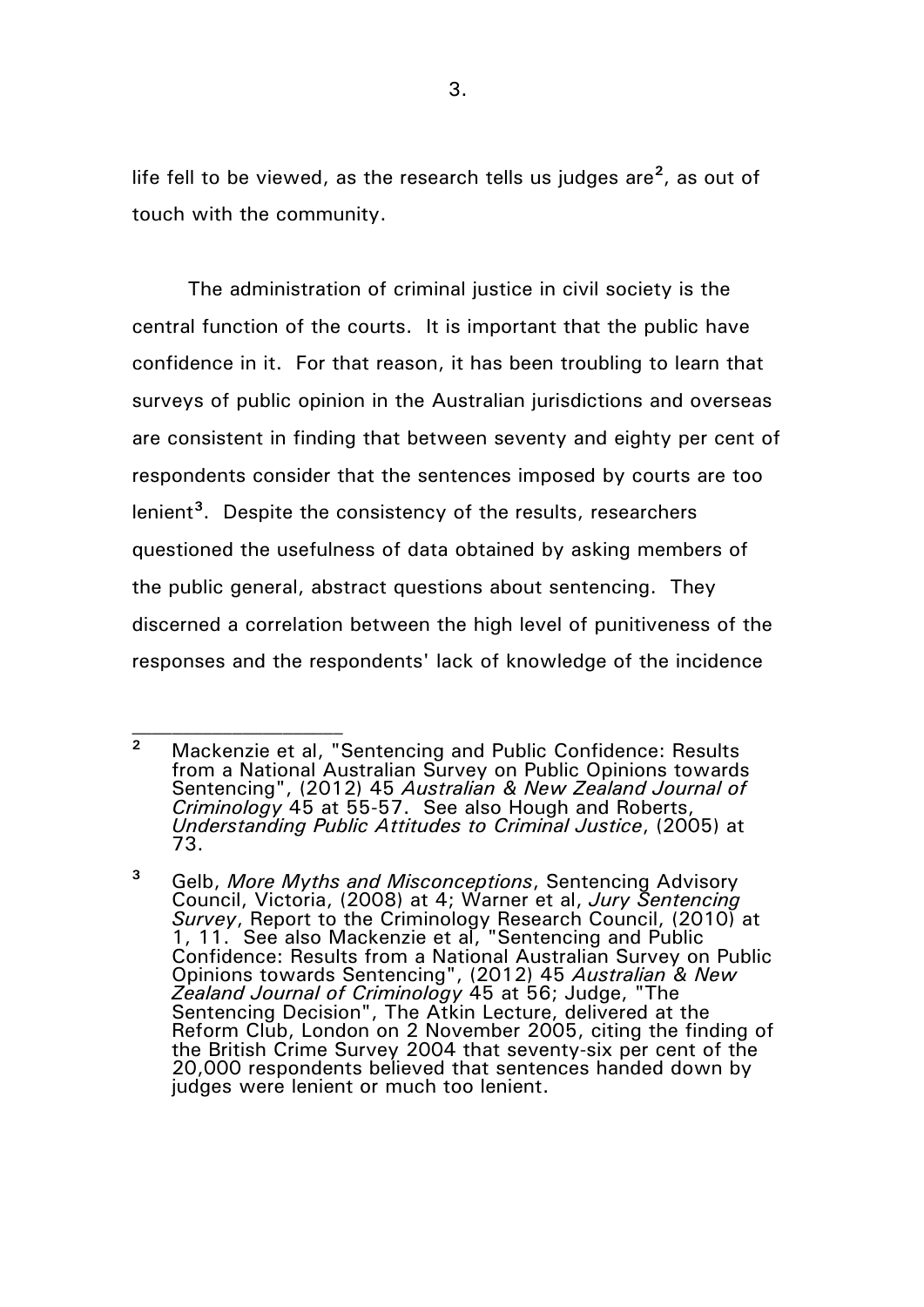of crime and the administration of justice**[4](#page-3-0)** . This observation led to the view that it would be more useful to provide survey recipients with information about the offence, the offender and the effect of the offence on the victim before seeking a response**[5](#page-3-1)** .

In a speech delivered to the Judicial Conference of Australia a decade ago, Gleeson CJ pointed out that jurors might provide a useful source of information about sentencing: jurors are well informed about the circumstances of the case that they have tried and they are likely to be interested in its outcome. His Honour thought that a survey of jurors' responses to the sentences imposed by the courts might serve as a practical test of whether the system of criminal justice is failing to meet the expectations of well-informed members of the public**[6](#page-3-2)** .

Professor Warner and colleagues at the University of Tasmania took up Gleeson CJ's suggestion**[7](#page-3-3)** . The results of the Tasmanian Jury Sentencing Survey were interesting. Responses were received

<span id="page-3-0"></span>**<sup>4</sup>** Gelb, *More Myths and Misconceptions*, Sentencing Advisory Council, Victoria, (2008) at 6.

<span id="page-3-1"></span>**<sup>5</sup>** Gelb, *More Myths and Misconceptions*, Sentencing Advisory Council, Victoria, (2008) at 6-7.

<span id="page-3-2"></span>**<sup>6</sup>** Gleeson, "Out of Touch or Out of Reach?", speech delivered to the Judicial Conference of Australia Colloquium in Adelaide on 2 October 2004.

<span id="page-3-3"></span>**<sup>7</sup>** Warner et al, *Jury Sentencing Survey*, Report to the Criminology Research Council, (2010).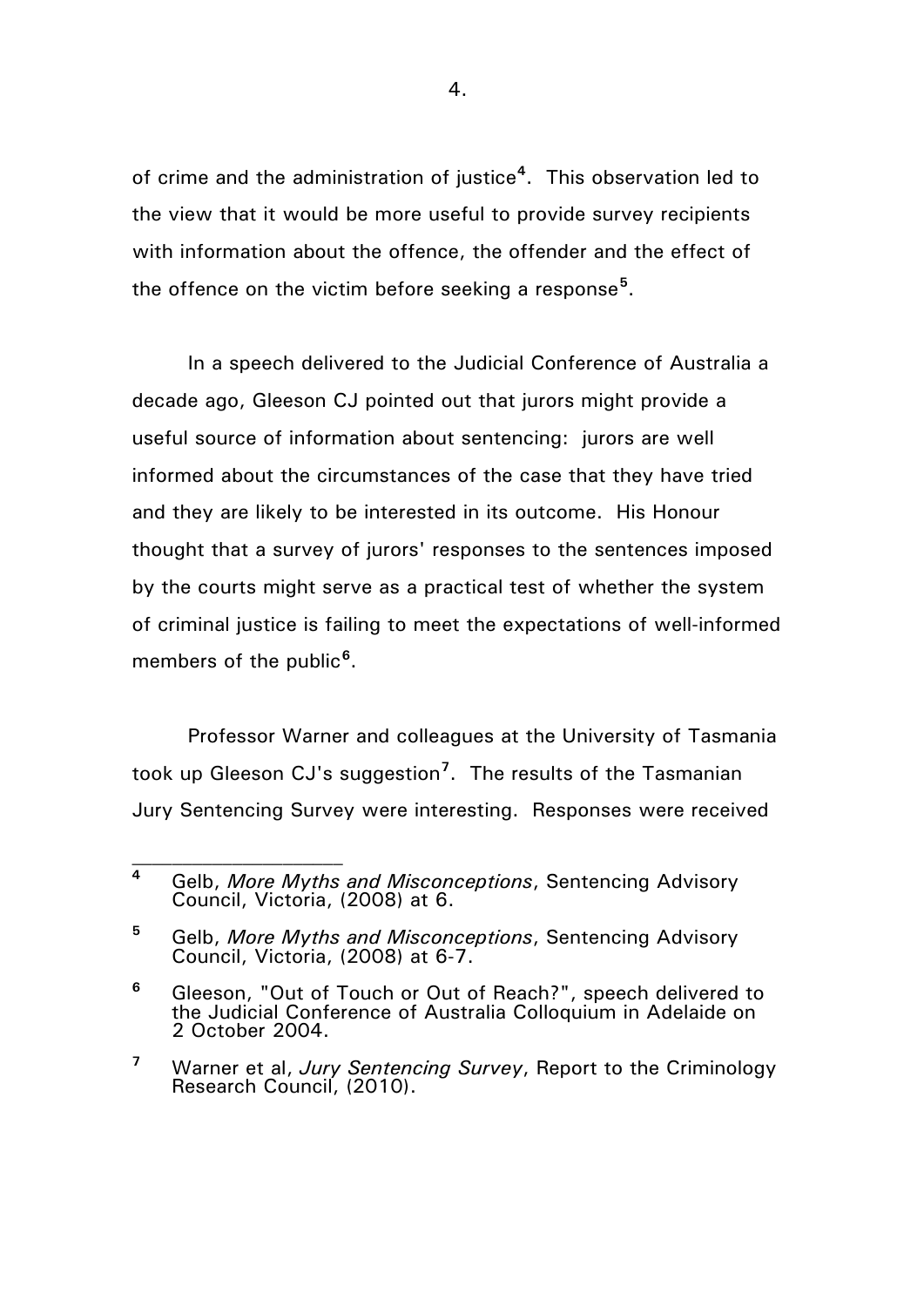from 698 jurors who had sat on 138 trials covering a range of offences. In the first phase of the survey, the jurors were asked to nominate the sentence that they would have imposed on the offender whom they had convicted**[8](#page-4-0)** . They nominated a sentence without knowing the sentence that had been imposed by the judge. Fifty-two per cent of jurors nominated a more lenient sentence than the sentence imposed by the judge. The jurors' responses were evenly split between more severe and less severe sentences for sexual and other offences of violence. They were most likely to be more lenient than the judge with respect to sentencing for property and culpable driving offences.

The jurors' knowledge of crime and sentencing generally was also surveyed**[9](#page-4-1)** . Despite the fact that recorded crime rates have been declining nationally and in Tasmania, only seven per cent of the respondents thought that crime had decreased. Only seventeen per cent of the respondents correctly estimated the incidence of violent offending. Many overestimated it. Seventy-one per cent underestimated the imprisonment rate for offenders convicted of rape.

 $\mathcal{L}_\text{max}$ 

5.

<span id="page-4-0"></span>**<sup>8</sup>** Warner et al, *Jury Sentencing Survey*, Report to the Criminology Research Council, (2010) at 34-36.

<span id="page-4-1"></span>**<sup>9</sup>** Warner et al, *Jury Sentencing Survey*, Report to the Criminology Research Council, (2010) at 36-41.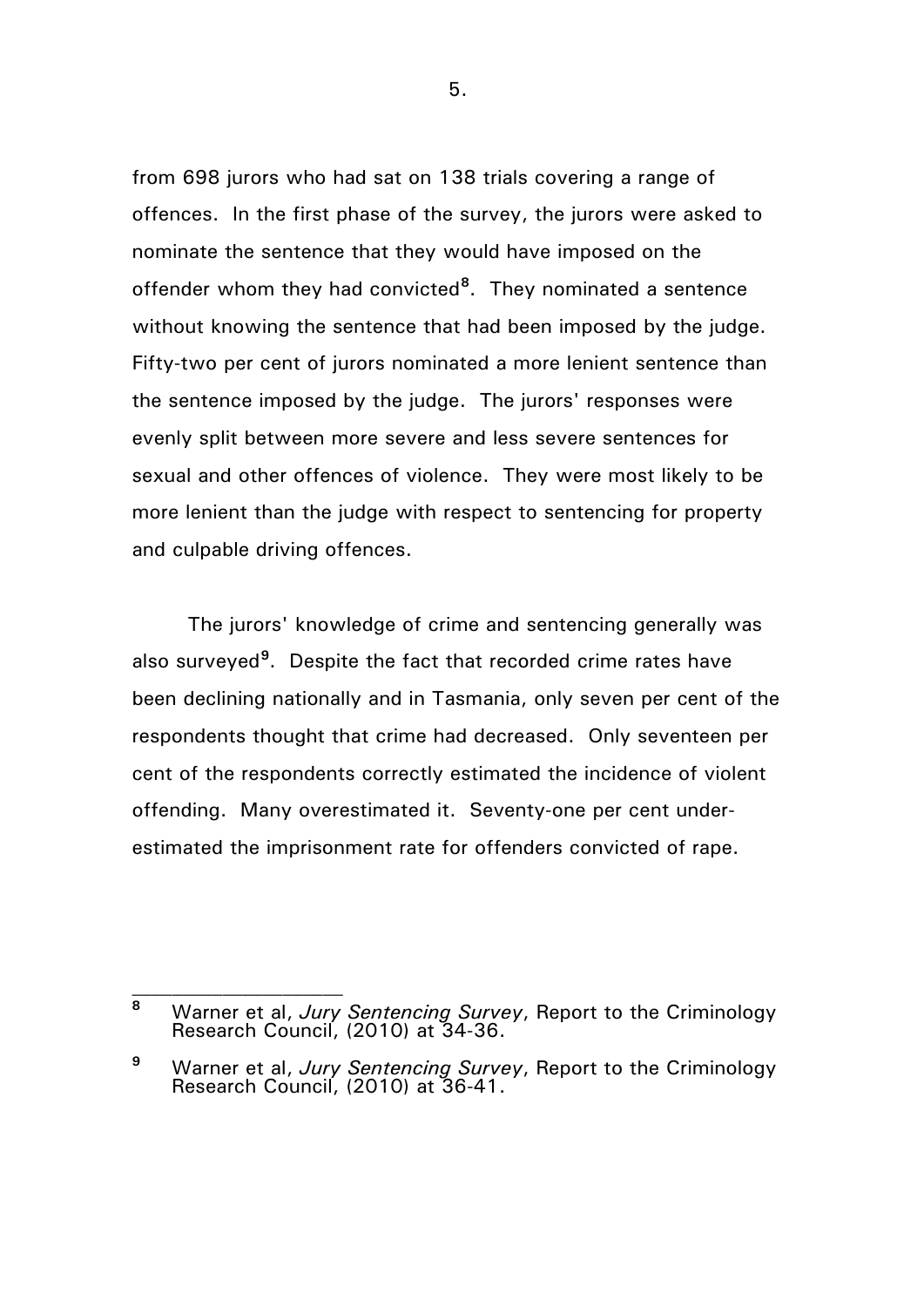These misconceptions were consistent with the results of other Australian and international studies**[10](#page-5-0)**.

In the second stage of the survey, the jurors were informed of the sentence that the judge had imposed and the reasons for it, and they were asked to rate its appropriateness**[11](#page-5-1)**. Almost ninety per cent of jurors assessed the sentence as appropriate. There was variation in satisfaction levels for different offences. Jurors were least satisfied with sentences for sex and drugs offences.

In addition to being given information about reasons for the sentence imposed in the case that they had tried, the jurors were also given information about the incidence of crime. They were asked further questions about the pattern of sentencing generally. Sixty-six per cent thought that sentences for violent offences were

 $\mathcal{L}_\text{max}$ 

<span id="page-5-1"></span>**<sup>11</sup>** Warner et al, *Jury Sentencing Survey*, Report to the Criminology Research Council, (2010) at 49-54.

<span id="page-5-0"></span>**<sup>10</sup>** Warner et al, *Jury Sentencing Survey*, Report to the Criminology Research Council, (2010) at 37-38. See, eg, Gelb, *Myths and Misconceptions: Public Opinion versus Public Judgment about Sentencing*, Sentencing Advisory Council, Victoria, (2006); Jones, Weatherburn and McFarlane, *Public Confidence in the New South Wales Criminal Justice System*, NSW Bureau of Crime Statistics and Research, Crime and Justice Bulletin No 118, (2008); Roberts and Indermaur, *What Australians Think about Crime and Justice: Results from the 2007 Survey of Social Attitudes*, Australian Institute of Criminology, Research and Public Policy Series No 101, (2009).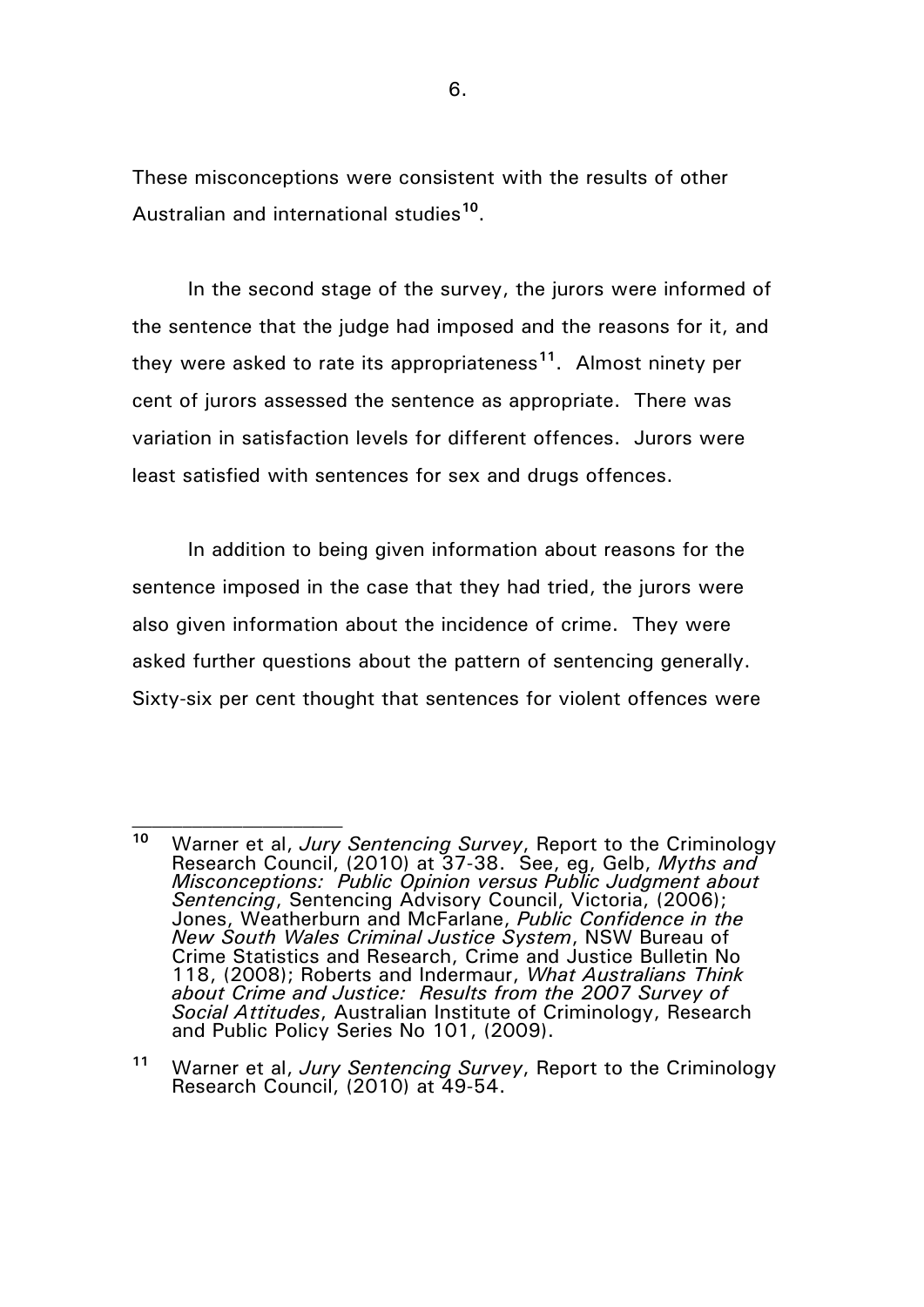too lenient**[12](#page-6-0)**, even though only thirty-five per cent wanted a more severe sentence in the case that they had tried**[13](#page-6-1)**.

As Professor Warner and her colleagues observed, it would seem that informed members of the public have opinions that are less punitive and more nuanced than telephone polls might suggest<sup>[14](#page-6-2)</sup>. Professor Warner and other distinguished academics have now embarked on a national jury sentencing research project**[15](#page-6-3)**. This is a valuable project. It is desirable that the sentencing of offenders should be in keeping with informed public opinion.

An eminent criminologist, and later judge of the Supreme Court of Victoria, Sir John Barry gave a good account of an effective system of criminal justice in a monograph on criminal punishment. He said the system**[16](#page-6-4)**:

"should avoid excessive subtleties and refinement. It must be administered publicly in such a fashion that its activities can be understood by ordinary citizens and regarded by them as conforming with the community's

- <span id="page-6-3"></span><sup>15</sup> See <http://www.utas.edu.au/law/research/jury-study/national-<br>iury-project>.
- <span id="page-6-4"></span>**<sup>16</sup>** Barry, *The Courts and Criminal Punishment*, (1969) at 14-15.

<span id="page-6-0"></span>**<sup>12</sup>** Warner et al, *Jury Sentencing Survey*, Report to the Criminology Research Council, (2010) at 63.

<span id="page-6-1"></span>**<sup>13</sup>** Warner et al, *Jury Sentencing Survey*, Report to the Criminology Research Council, (2010) at 53.

<span id="page-6-2"></span>**<sup>14</sup>** Warner et al, *Jury Sentencing Survey*, Report to the Criminology Research Council, (2010) at 76.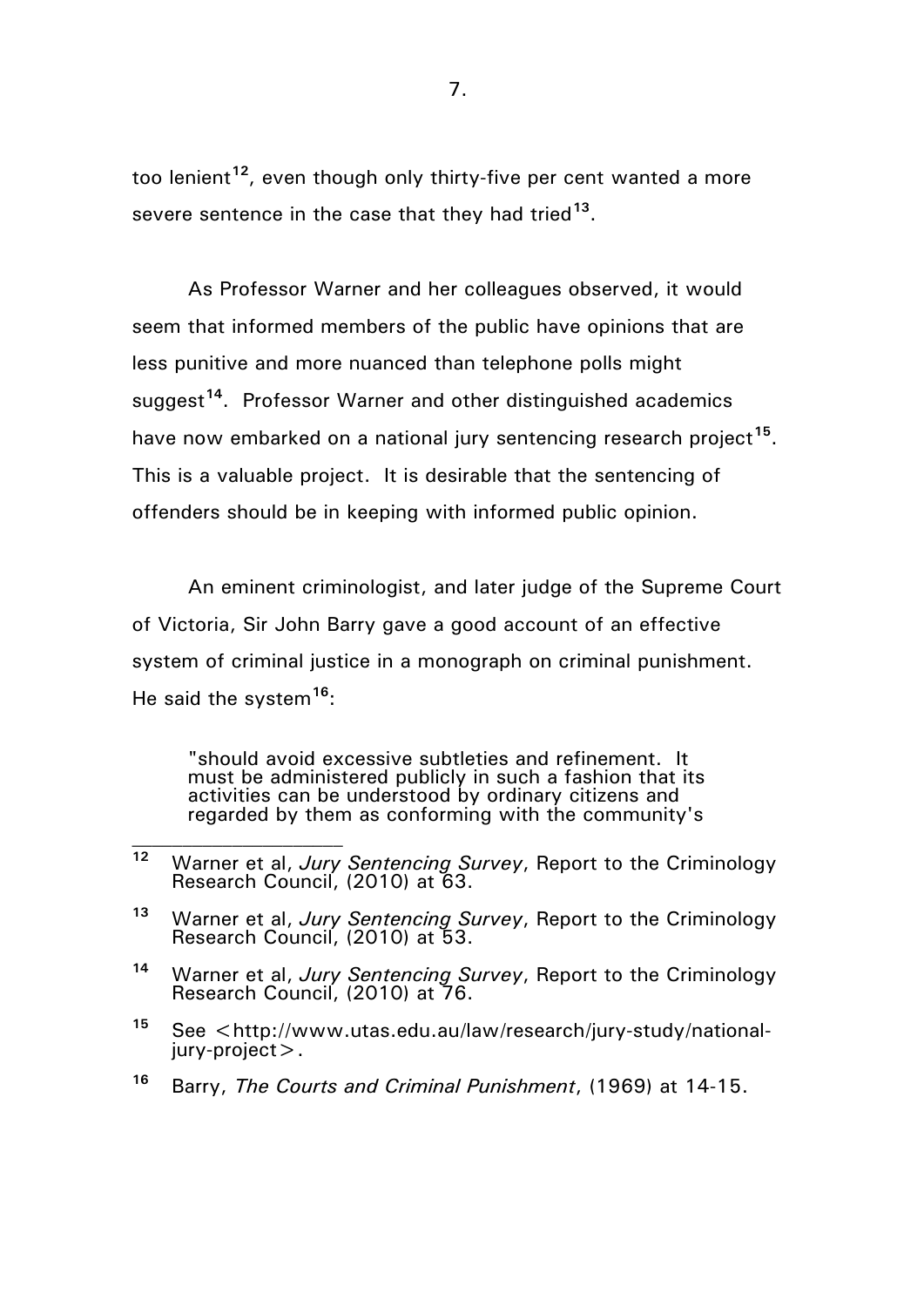generally accepted standards of what is fair and just. ... [I]t is a fundamental requirement of a sound legal system that it should reflect and correspond with the sensible ideas about right and wrong of the society it controls ..."

The idea that sentencing should be free of excessive subtleties and refinement has found favour in the High Court**[17](#page-7-0)**.

Perhaps in response to the perception of undue leniency, parliaments have sought to guide the exercise of the sentencing discretion by detailed legislative provision**[18](#page-7-1)**. By way of example, under s 21A of the New South Wales sentencing statute**[19](#page-7-2)**, the judge is required to take into account thirty-five aggravating and mitigating factors, to the extent that they are known, in addition to

<span id="page-7-0"></span>**<sup>17</sup>** *Pearce v The Queen* (1998) 194 CLR 610 at 622-623 [39] per McHugh, Hayne and Callinan JJ; [1998] HCA 57.

<span id="page-7-1"></span>**<sup>18</sup>** See, eg, *Crimes (Sentencing) Act* 2005 (ACT) ss 10(2), 11(3)(b), 12(3), 29(2), 33-35, 65, 78; *Crimes Act* 1914 (Cth) ss 16A, 17A, 17B, 19AB, 19AF, 19AG; *Crimes (Sentencing Procedure) Act* 1999 (NSW) ss 5(1), 21A, 22, 24, 42A, 44-46, 49, 54B, 61; *Sentencing Act* 1995 (NT) ss 5, 40(3), 53-55A, 78B, 101, 103; *Penalties and Sentences Act* 1992 (Q) ss 9, 13, 93, 96, 144(2), 160B-160D, 160F; *Criminal Law (Sentencing) Act* 1988 (SA) ss 10, 11, 29A(5), 29D, 32, 32A; *Sentencing Act* 1997 (Tas) s 18; *Sentencing Act* 1991 (Vic) ss 5, 6AG, 6D, 11, 18B; *Sentencing Act* 1995 (WA) ss 6, 35, 39, 76, 81, 86, 89, 90, 98, 143. See also *Criminal Justice Act* 2003 (UK) ss 142-146; *Coroners and Justice Act* 2009 (UK) s 125, which, amongst other things, provides that "every court ... must, in sentencing an offender, follow any sentencing guidelines [issued by the Sentencing Council for England and Wales] ... unless the court is satisfied that it would be contrary to the interests of justice to do so"; Roberts, "Sentencing Guidelines and Judicial Discretion: Evolution of the Duty of Courts to Comply in England and Wales", (2011) 51 *British Journal of Criminology*  997.

<span id="page-7-2"></span>**<sup>19</sup>** *Crimes (Sentencing Procedure) Act* 1999 (NSW).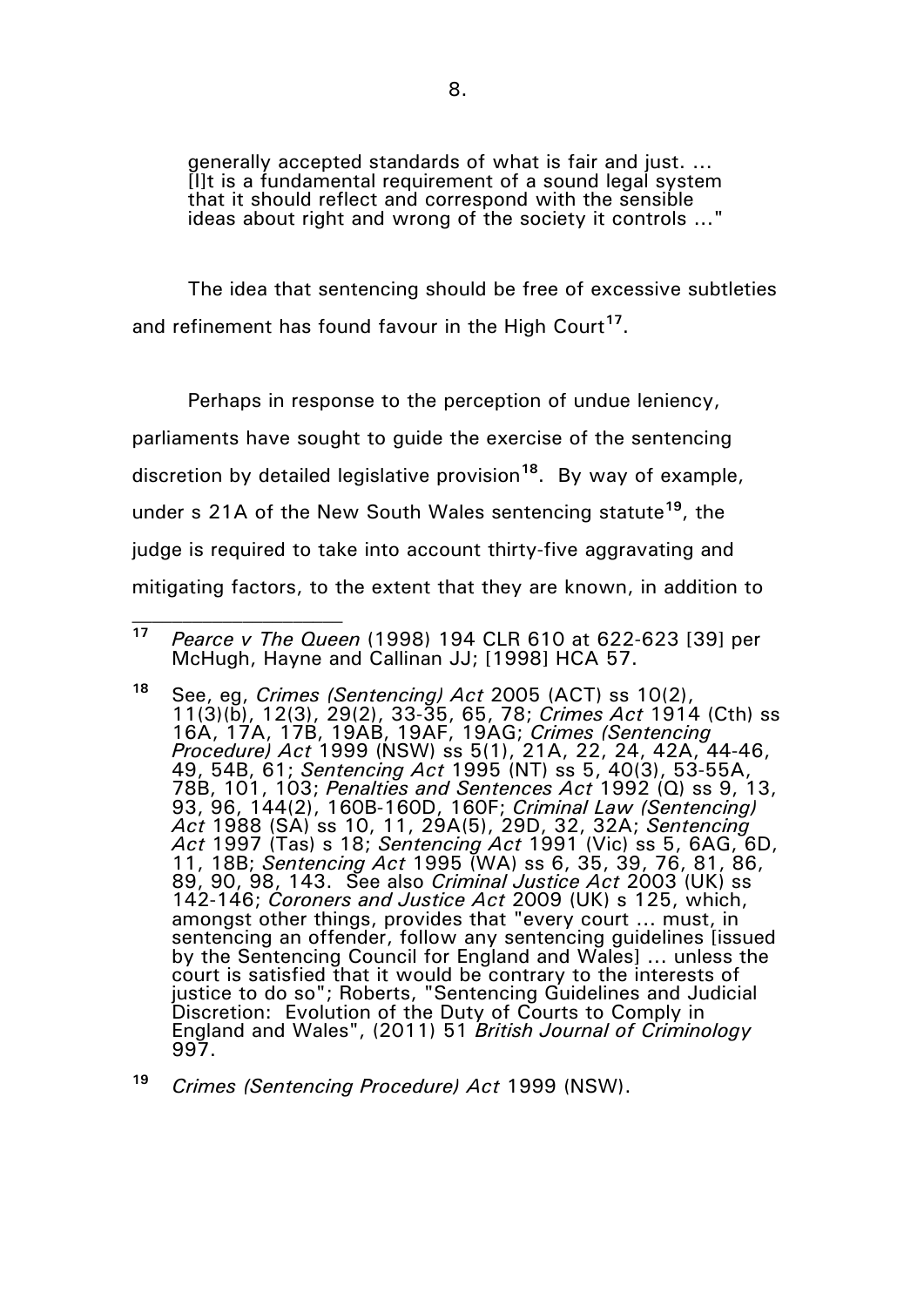well-settled principles. In its most recent review of the law governing sentencing, the New South Wales Law Reform Commission notes that s 21A has provided a fertile ground for appellate challenge**[20](#page-8-0)**. The Commission recommends its repeal and replacement with a less prescriptive provision**[21](#page-8-1)**. There is much to be said in favour of the recommendation**[22](#page-8-2)**.

Sentencing is not a science. It involves an evaluative judgment – a judgment that takes into account the maximum penalty for the offence and the circumstances of the offence and the offender in order to arrive at a sentence measured in years and months. Two fundamental principles inform the judgment: proportionality**[23](#page-8-3)** and equality**[24](#page-8-4)**. The court may not increase a sentence beyond the limit of that which is proportionate to the objective seriousness of the offence**[25](#page-8-5)**. And the court must strive to

 $\mathcal{L}_\text{max}$ 

Footnote continues

<span id="page-8-0"></span>**<sup>20</sup>** New South Wales Law Reform Commission, *Sentencing*, Report No 139, (2013) at xvi [0.9], 69.

<span id="page-8-1"></span>**<sup>21</sup>** New South Wales Law Reform Commission, *Sentencing*, Report No 139, (2013) at xvi [0.10], 79-85 [4.39]-[4.61].

<span id="page-8-2"></span>**<sup>22</sup>** New South Wales Law Reform Commission, *Sentencing*, Report No 139, (2013) at 81 [4.50].

<span id="page-8-3"></span>**<sup>23</sup>** *Veen v The Queen (No 2)* (1988) 164 CLR 465 at 472 per Mason CJ, Brennan, Dawson and Toohey JJ; [1988] HCA 14.

<span id="page-8-4"></span>**<sup>24</sup>** *Green v The Queen* (2011) 244 CLR 462 at 472-473 [28] per French CJ, Crennan and Kiefel JJ; [2011] HCA 49.

<span id="page-8-5"></span>**<sup>25</sup>** *Veen v The Queen (No 2)* (1998) 164 CLR 465 at 472 per Mason CJ, Brennan, Dawson and Toohey JJ, 485-486 per Wilson J, 490-491 per Deane J, 496 per Gaudron J; *Hoare v The Queen* (1988) 167 CLR 348 at 354; [1988] HCA 33;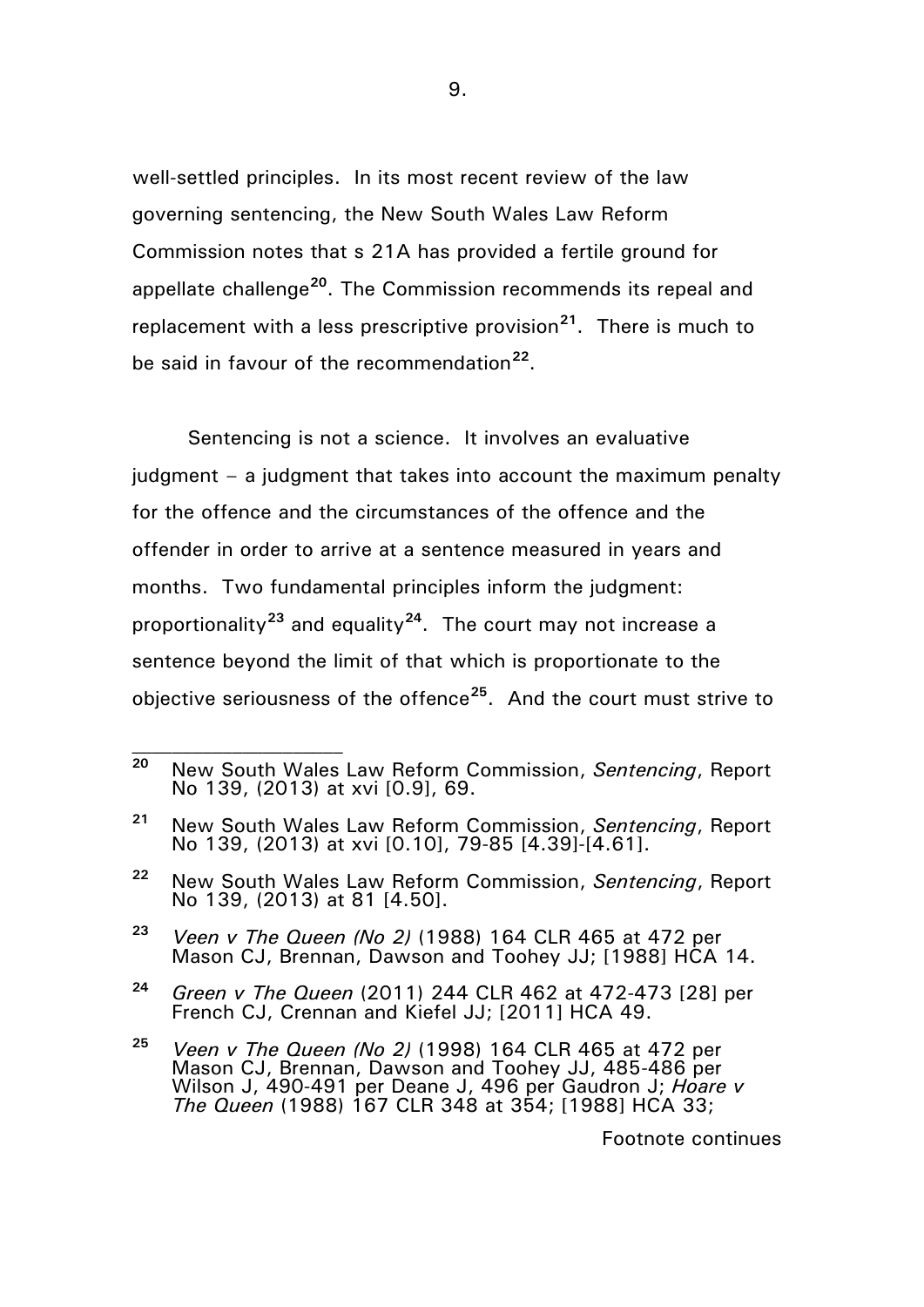sentence like offenders in like manner for like offences**[26](#page-9-0)**. Because the determination is an exercise of judgment, there is not a single correct sentence. If the judge takes into account all relevant factors, and correctly applies the governing principles, the sentence will be a correct sentence provided it is within the permissible range of sentences for the offence and the offender.

The eminent English criminal lawyer, Professor Ashworth, observes that the aims of criminal justice might be variously identified as "the prevention of crime, or the fair treatment of suspects and defendants, due respect for the victims of crime, the fair labelling of offences according to their relative gravity and so on"**[27](#page-9-1)**. His point is that one cannot usefully distil them into some overarching aim because it would fail to reflect the conflicts that inhere in administering criminal justice**[28](#page-9-2)**.

In the balance of these remarks, I propose to touch on two issues which, if not correctly described as conflicts, at least involve

*Chester v The Queen* (1988) 165 CLR 611 at 618; [1988] HCA 62.

<span id="page-9-0"></span>**<sup>26</sup>** *Lowe v The Queen* (1984) 154 CLR 606 at 610-611 per Mason J; [1984] HCA 46; *Green v The Queen* (2011) 244 CLR 462.

<span id="page-9-1"></span>**<sup>27</sup>** Ashworth, *Sentencing and Criminal Justice*, 5th ed (2010) at 71.

<span id="page-9-2"></span>**<sup>28</sup>** Ashworth, *Sentencing and Criminal Justice*, 5th ed (2010) at 71. See also Husak, "Criminal Law Theory", in Golding and Edmundson (eds), *The Blackwell Guide to the Philosophy of Law and Legal Theory*, (2005) 107 at 111-112.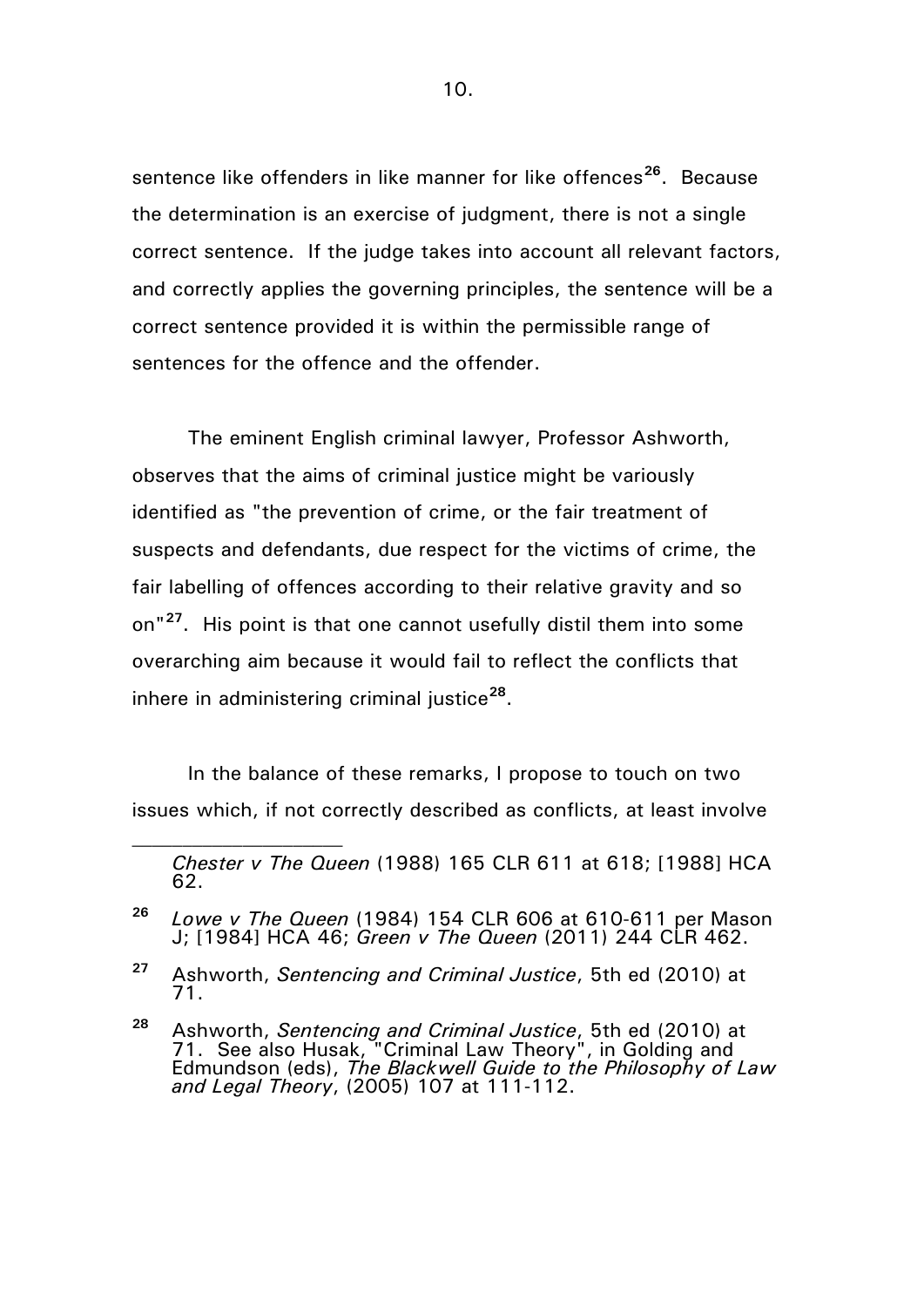a tension in this respect. The first is the tension in providing for the "fair treatment of ... defendants" while according "due respect [to] the victims of crime". The second is the content of equal treatment in a multicultural society.

I should commence by saying something about the criminal law and how courts determine criminal guilt. At an early stage in English legal history, offences of violence were dealt with as wrongs to be redressed by the payment of compensation by the offender to the victim or his or her relations**[29](#page-10-0)**. Gradually, the commission of offences of violence and other forms of criminal offending came to be seen as a public wrong**[30](#page-10-1)**. By the second half of the 18th Century, when Blackstone drew the common law together in his Commentaries, he devoted his final book to "public wrongs"**[31](#page-10-2)**. He

<span id="page-10-0"></span>**<sup>29</sup>** Pike, *A History of Crime in England*, (1873) vol 1 at 41-50; Stephen, *A History of the Criminal Law of England*, (1883) vol 1 at 57-58; Hostettler, *A History of Criminal Justice in England and Wales*, (2009) at 14-15, 24-25, 38-39.

<span id="page-10-1"></span>**<sup>30</sup>** Hostettler, *A History of Criminal Justice in England and Wales*, (2009) at 17. On the history of criminal prosecutions and, in particular, the development of public criminal prosecutions, see Stephen, *A History of the Criminal Law of England*, (1883) vol 1 at 493-503; Herrup, *The Common Peace: Participation and the Criminal Law in Seventeenth-Century England*, (1987) at 35-73; Radzinowicz, *A History of English Criminal Law and its Administration from 1750*, (1948) vol 2 at 15-16, 25-27, 74- 79, 98-101, (1956) vol 3 at 26-27, 78-79, 82-83, 110-111, 258-259, 289, 308, 402-403, 444-445, (1968) vol 4 at 68, 75, 200, 224-225, 313; Corns, *Public Prosecutions in Australia: Law, Policy and Practice*, (2014) at 49-82.

<span id="page-10-2"></span>**<sup>31</sup>** Blackstone, *Commentaries on the Laws of England*, 8th ed (1778) bk 4, c 1 at 1.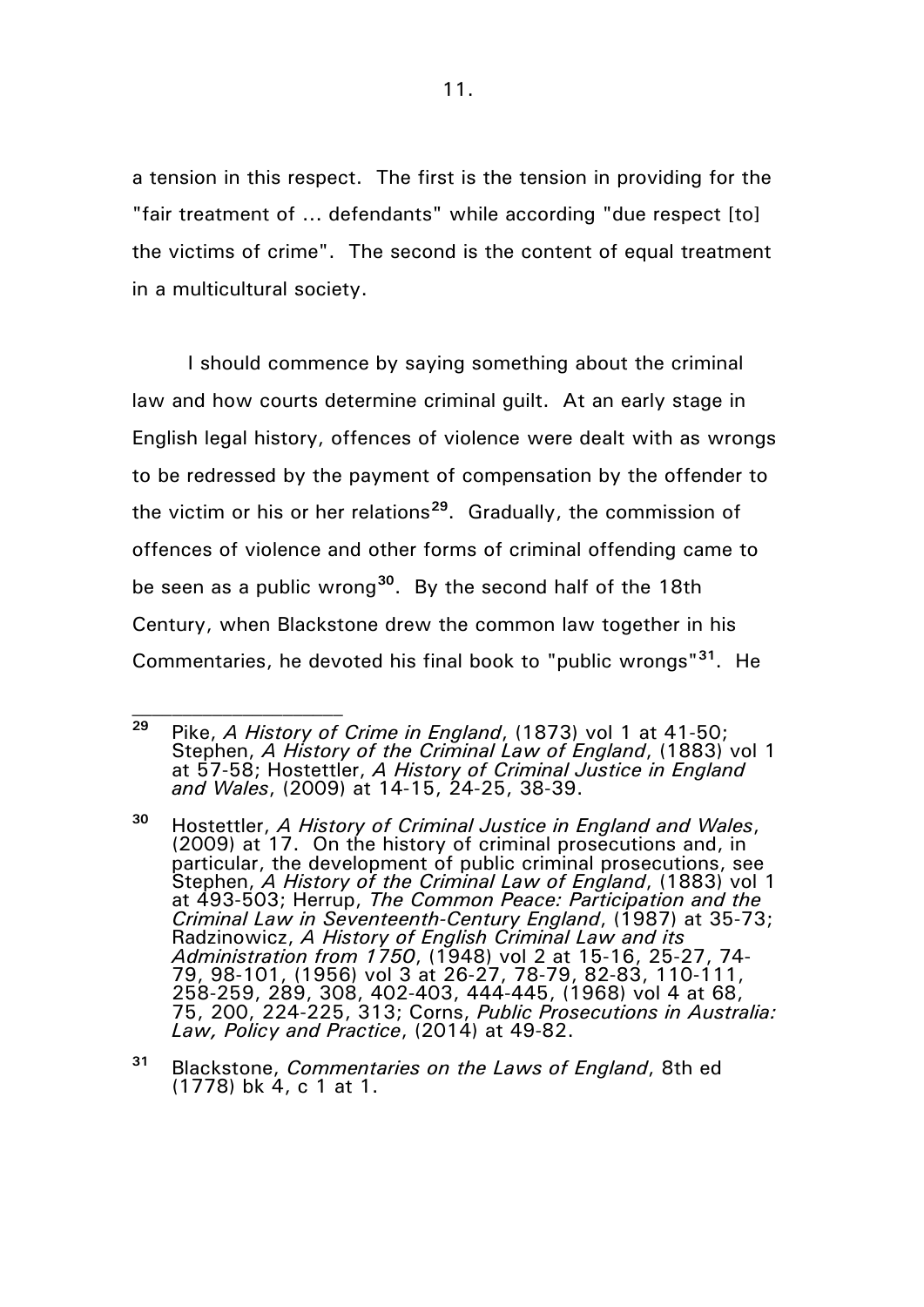explained the distinction between public and private wrongs in this way:

"[P]rivate wrongs, or civil injuries, are an infringement or privation of the civil rights which belong to individuals, considered merely as individuals; public wrongs, or crimes and misdemeanours, are a breach and violation of the public rights and duties, due to the whole community, considered as a community, in its social aggregate capacity."**[32](#page-11-0)**

A person who commits an act of violence against another may be prosecuted by the Director of Public Prosecutions in the name of the Queen on behalf of the community and sentenced to imprisonment upon conviction. He or she may also be the subject of a civil action brought by the victim claiming damages. The court may only convict or, in the case of the civil action, make an award of damages, if it is first satisfied that the person did the act. In a case in which this is in issue, the court must determine the facts. Under any rational system of justice, the determination of historical fact must be subject to rules that govern the kinds of information that the court may take into account in proof of a fact, and the standard of satisfaction that the court is required to attain before finding the fact is proved. In the civil action, the standard of proof is the balance of probabilities: once the plaintiff satisfies the court that it more likely than not that the act occurred, the court proceeds

<span id="page-11-0"></span>**<sup>32</sup>** Blackstone, *Commentaries on the Laws of England*, 8th ed (1778) bk 4, c 1 at 5-6.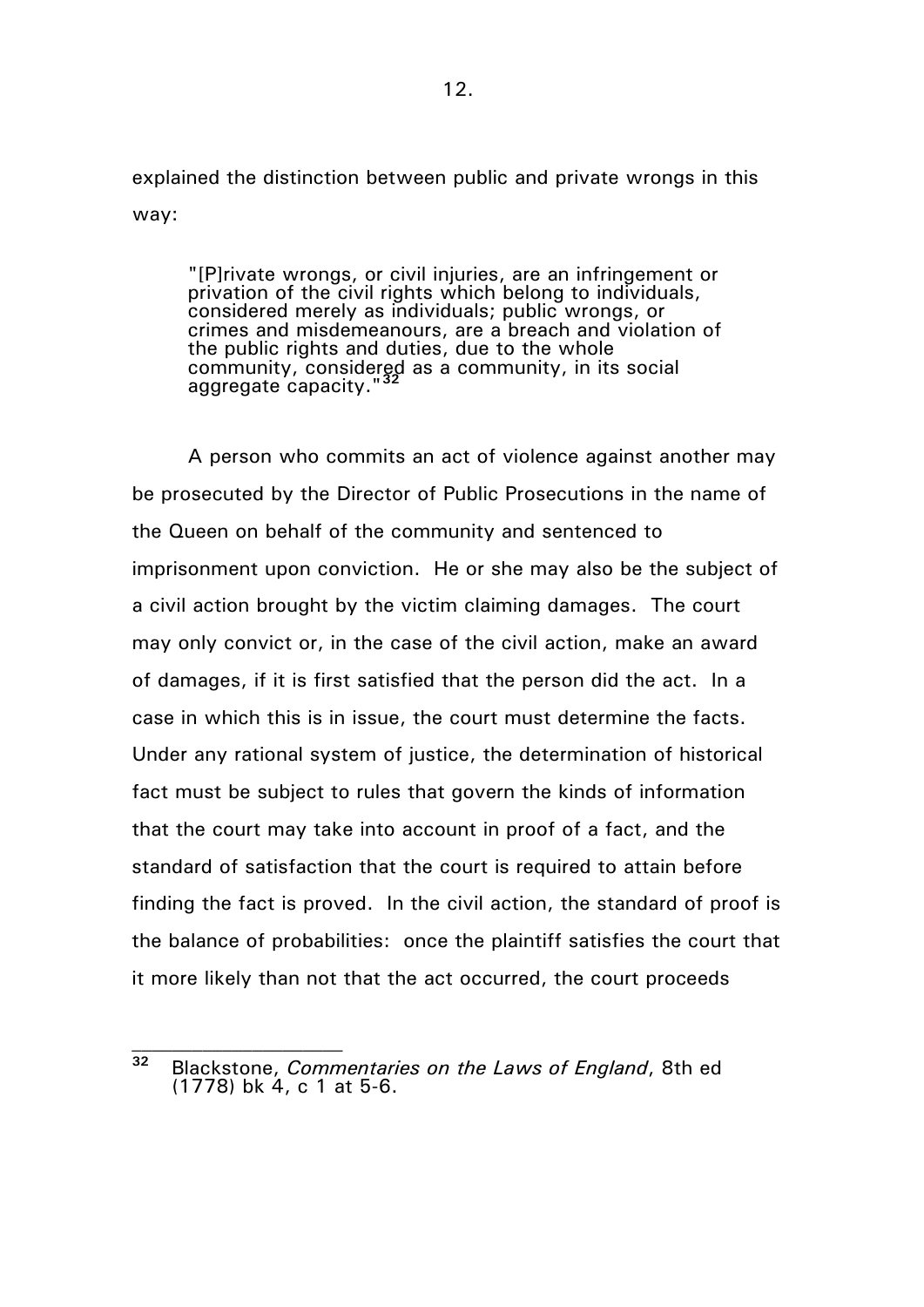upon acceptance that that is the fact**[33](#page-12-0)**. It is conventional to explain the standard to the jury in the trial of a civil action by reference to a set of scales: the evidence in favour of X is put in one scale and the evidence against X in the other; if the scale tips ever so slightly in favour of X, X is proved.

This is not a standard that the law accepts as sufficient to support a judgment of criminal guilt. Probably few people would approve of a system which allowed a person to be deprived of his or her liberty because it was slightly more likely that the person was guilty than that the person was not guilty. The standard of proof under the criminal law is a designedly exacting one: beyond reasonable doubt. It reflects the value that a free society places on liberty, with the consequence that the bias is in favour of the guilty being acquitted rather than the innocent being convicted.

This fundamental feature of our system of criminal justice needs to be kept in mind when considering some claimed deficiencies of criminal trial process.

In recent years, it has become more common for individuals to report incidents of sexual abuse that occurred many years ago. This willingness to bring serious criminal offending to the attention of the

<span id="page-12-0"></span>**<sup>33</sup>** *Malec v JC Hutton Pty Ltd* (1990) 169 CLR 638 at 639 per Brennan and Dawson JJ; [1990] HCA 20.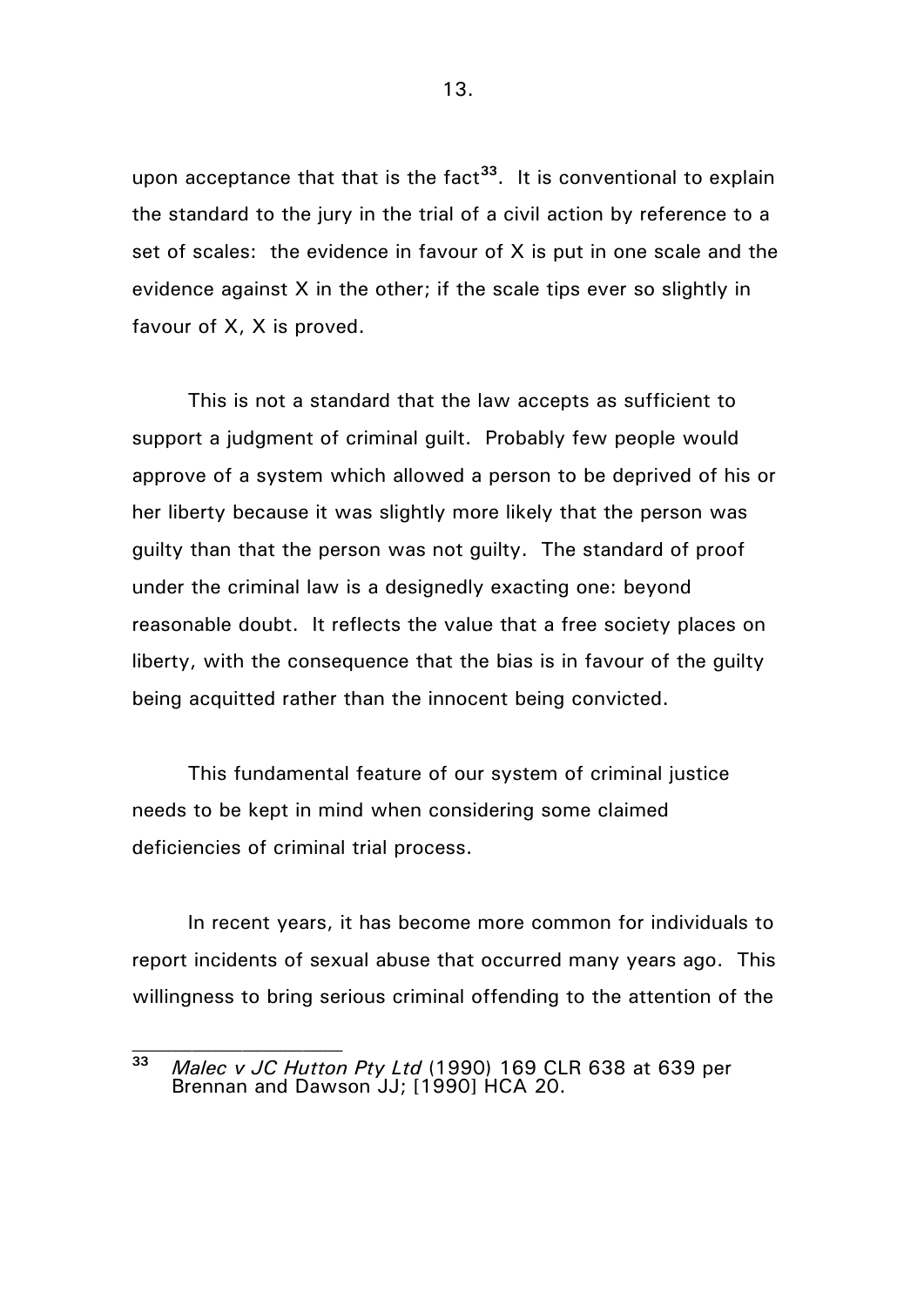authorities may reflect society's belated recognition of the widespread incidence of child sexual abuse and the lifelong harm that it occasions. Where these allegations are brought to attention, the accused will ordinarily face a jury trial. Some commentators are critical of what are said to be the "low" conviction rates for "historical child sexual abuse"**[34](#page-13-0)**. A moment's thought will suggest that the prosecution of an offence that is alleged to have occurred twenty, or perhaps thirty or more years ago, is likely to present difficulties of proof that are greater than those encountered in the prosecution of a more recent offence of a similar kind. A verdict of "not guilty" is no more and no less than a finding that the prosecution failed to establish guilt beyond reasonable doubt. A verdict of "not guilty" does not reflect adversely on the credit of the complainant. The verdict of the jury, whether "guilty" or "not guilty", following a trial conducted according to law does not reflect any deficiency in the administration of criminal justice.

The complainant at the trial of a sexual offence (or other offence of violence) is a witness like any other witness in the prosecution case. Of course, the experience for the complainant of

 $\mathcal{L}_\text{max}$ 

14.

<span id="page-13-0"></span>**<sup>34</sup>** Shead, "Responding to Historical Child Sexual Abuse: A Prosecution Perspective on Current Challenges and Future Directions", (2014) 26 *Current Issues in Criminal Justice* 55 at 56; Fitzgerald, *The Attrition of Sexual Offences from the New South Wales Criminal Justice System*, NSW Bureau of Crime Statistics and Research, Crime and Justice Bulletin No 92, (2006) at 11. See also Flatman and Bagaric, "Problems in Prosecuting Cases Involving Historical Child Sexual Abuse: The Victorian Experience", (1997-1998) 4(1) *Deakin Law Review* 1.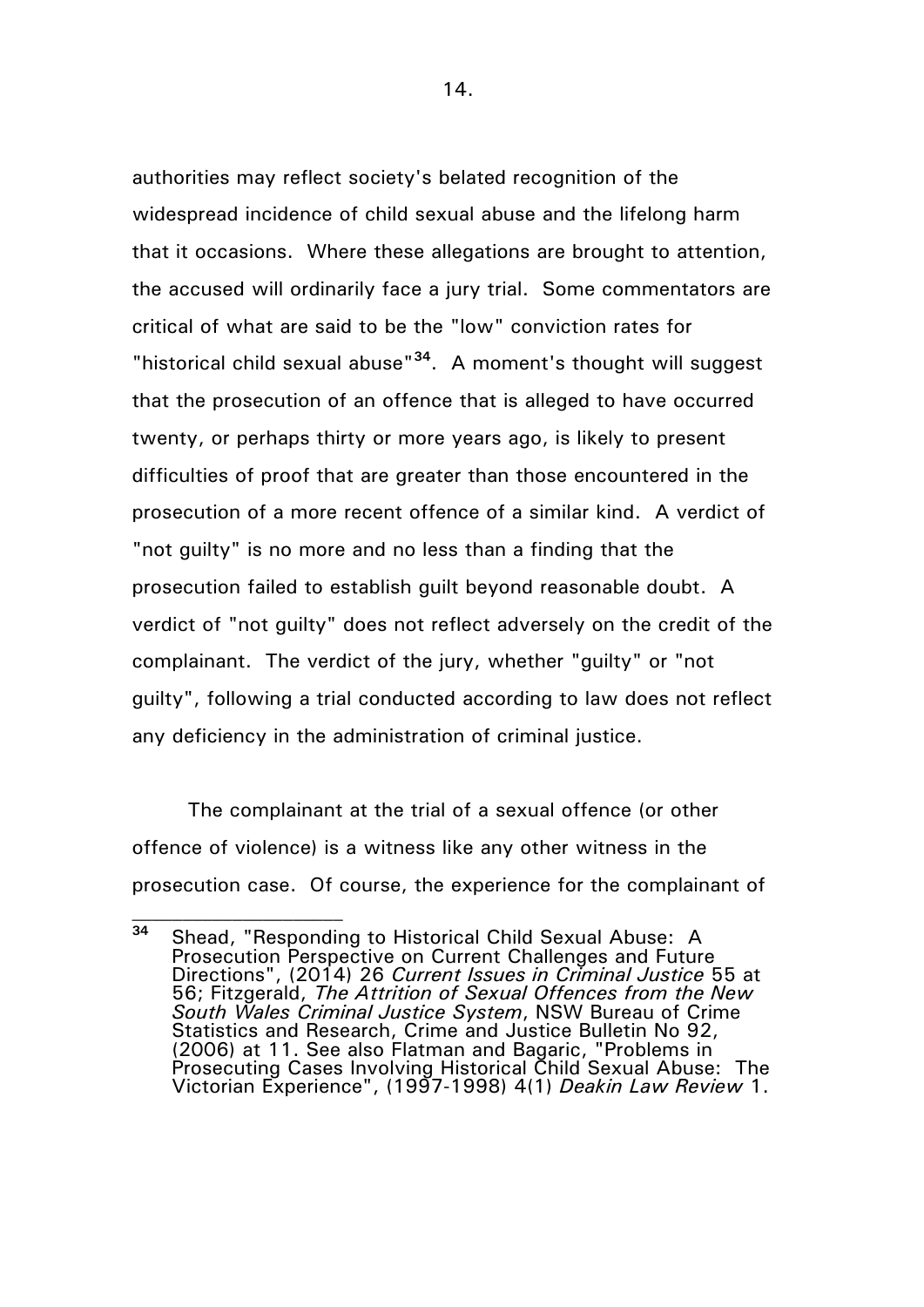being questioned about a traumatic event, and commonly being challenged about the reliability of the answers given, is likely to be distressing. Parliaments and the courts have come to recognise the need to accommodate the special needs of complainants and other vulnerable witnesses in giving evidence. Improvements in the conduct of the trial of sexual offences designed to relieve the stress on complainants have been introduced in all of the Australian jurisdictions. They can be illustrated by reference to the position in New South Wales.

<span id="page-14-2"></span>In this State, any part of proceedings for a prescribed sexual offence in which the complainant gives evidence is held in camera unless the court otherwise directs**[35](#page-14-0)**. This is so even if the complainant is giving evidence by means of closed-circuit television from a location outside the courtroom. She or he is entitled, but not required, to give evidence by means of closed-circuit television or by the use of arrangements that restrict contact (including visual contact) with the accused**[36](#page-14-1)**. She or he is entitled to have a support person near and within sight when giving evidence**[37](#page-14-2)**.

<span id="page-14-0"></span>**<sup>35</sup>** *Criminal Procedure Act* 1986 (NSW), s 291(1). See also *Evidence (Miscellaneous Provisions) Act* 1991 (ACT), s 39; *Evidence Act* (NT), ss 21A(2)(d), 21F; *Criminal Law (Sexual Offences) Act* 1978 (Q), s 5; *Evidence (Children and Special Witnesses) Act* 2001 (Tas), ss 8(1)(b), 8(2)(b)(iii); *Criminal Procedure Act* 2009 (Vic), s 133.

<span id="page-14-1"></span>**<sup>36</sup>** *Criminal Procedure Act*, s 294B(3). See also *Evidence (Miscellaneous Provisions) Act* 1991 (ACT), s 38C; *Evidence Act*  (NT), ss 21A(2)(a)-(b), 21B, 21C; *Evidence Act 1977* (Q), ss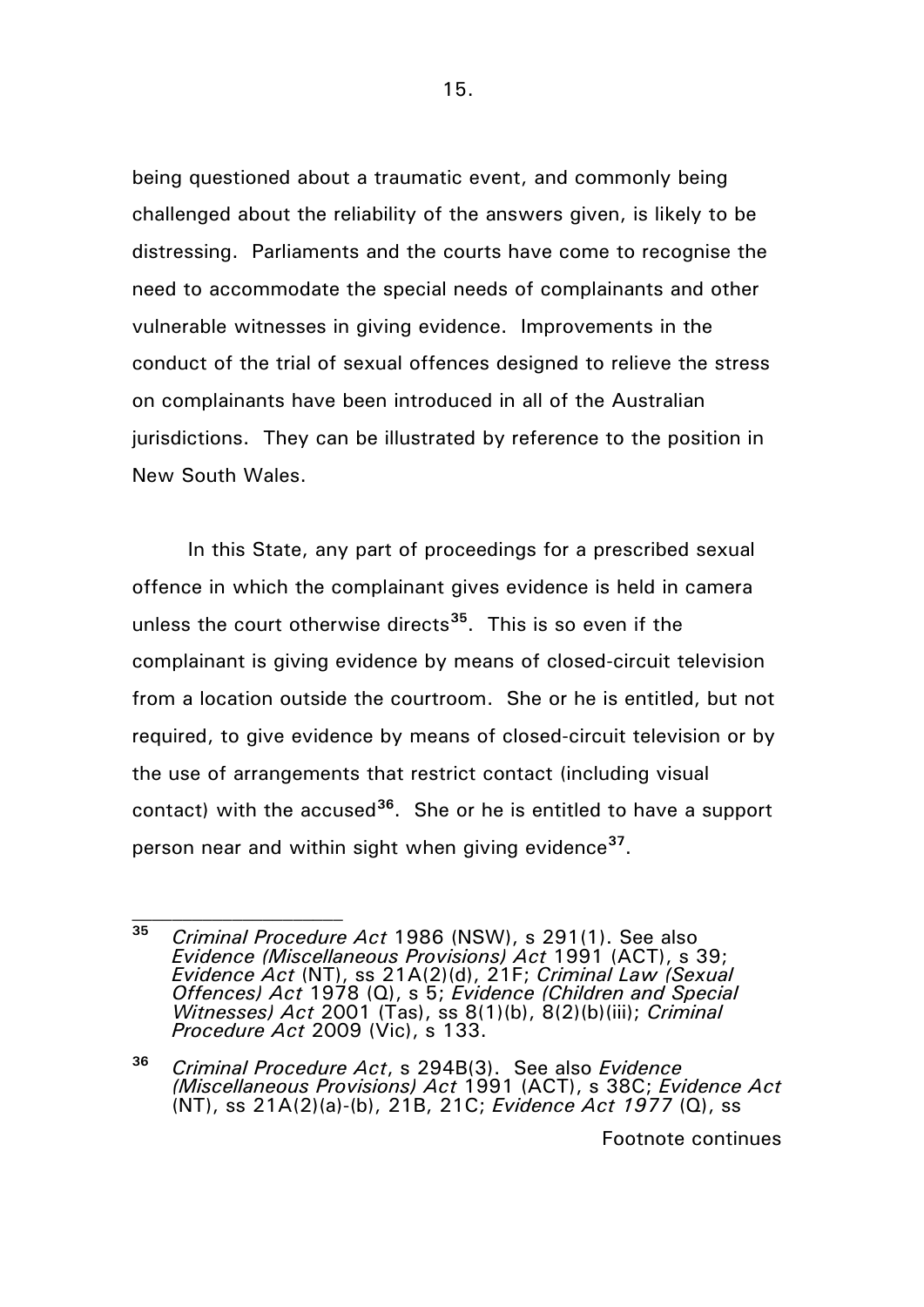The law now confers a privilege with respect to the confidential communications made by a complainant to a counsellor about the offence and the harm that has been occasioned by it**[38](#page-15-0)**.

The complainant is no longer exposed to the risk of being cross-examined by her or his alleged abuser: an unrepresented accused may not cross-examine the complainant. In such a case, the court is empowered to appoint a person to question the complainant**[39](#page-15-1)**.

<sup>21</sup>A(2)(a)-(c); *Evidence Act* 1929 (SA), ss 13A(1), 13A(2)(a)- (d); *Evidence (Children and Special Witnesses) Act* 2001 (Tas), ss 8(1)(b), 8(2)(b)(ii)-(iic); *Criminal Procedure Act* 2009 (Vic), ss 360-364; *Evidence Act* 1906 (WA), ss 106R(3a), 106R(4)(c).

**<sup>37</sup>** *Criminal Procedure Act*, s 294C(1). See also *Evidence (Miscellaneous Provisions) Act* 1991 (ACT), ss 38E, 43; *Evidence Act* (NT), s 21A(2)(c); *Evidence Act 1977* (Q), s 21A(2)(d); *Evidence Act* 1929 (SA), ss 13A(1), 13A(2)(e); *Evidence (Children and Special Witnesses) Act* 2001 (Tas), ss 8(1)(b), 8(2)(b)(i); *Criminal Procedure Act* 2009 (Vic), s 365; *Evidence Act* 1906 (WA), ss 106R(3a), 106R(4)(a).

<span id="page-15-0"></span>**<sup>38</sup>** *Criminal Procedure Act*, ss 297-298. See also *Evidence (Miscellaneous Provisions) Act* 1991 (ACT), ss 54-67; *Evidence Act* 1929 (SA), ss 67D-67F; *Evidence Act* (NT), ss 56-56G; *Evidence Act* 2001 (Tas), s 127B; *Evidence (Miscellaneous Provisions) Act* 1958 (Vic), ss 32AB-32G; *Evidence Act* 1906 (WA), ss 19A-19M.

<span id="page-15-1"></span>**<sup>39</sup>** *Criminal Procedure Act*, s 294A. See also *Evidence (Miscellaneous Provisions) Act* 1991 (ACT), s 38D; *Sexual Offences (Evidence and Procedure) Act* (NT), s 5; *Evidence Act 1977* (Q), ss 21L-21S; *Evidence Act* 1929 (SA), s 13B; *Evidence (Children and Special Witnesses) Act* 2001 (Tas), s 8A; *Criminal Procedure Act* 2009 (Vic), ss 353-358; *Evidence Act* 1906 (WA), s 25A.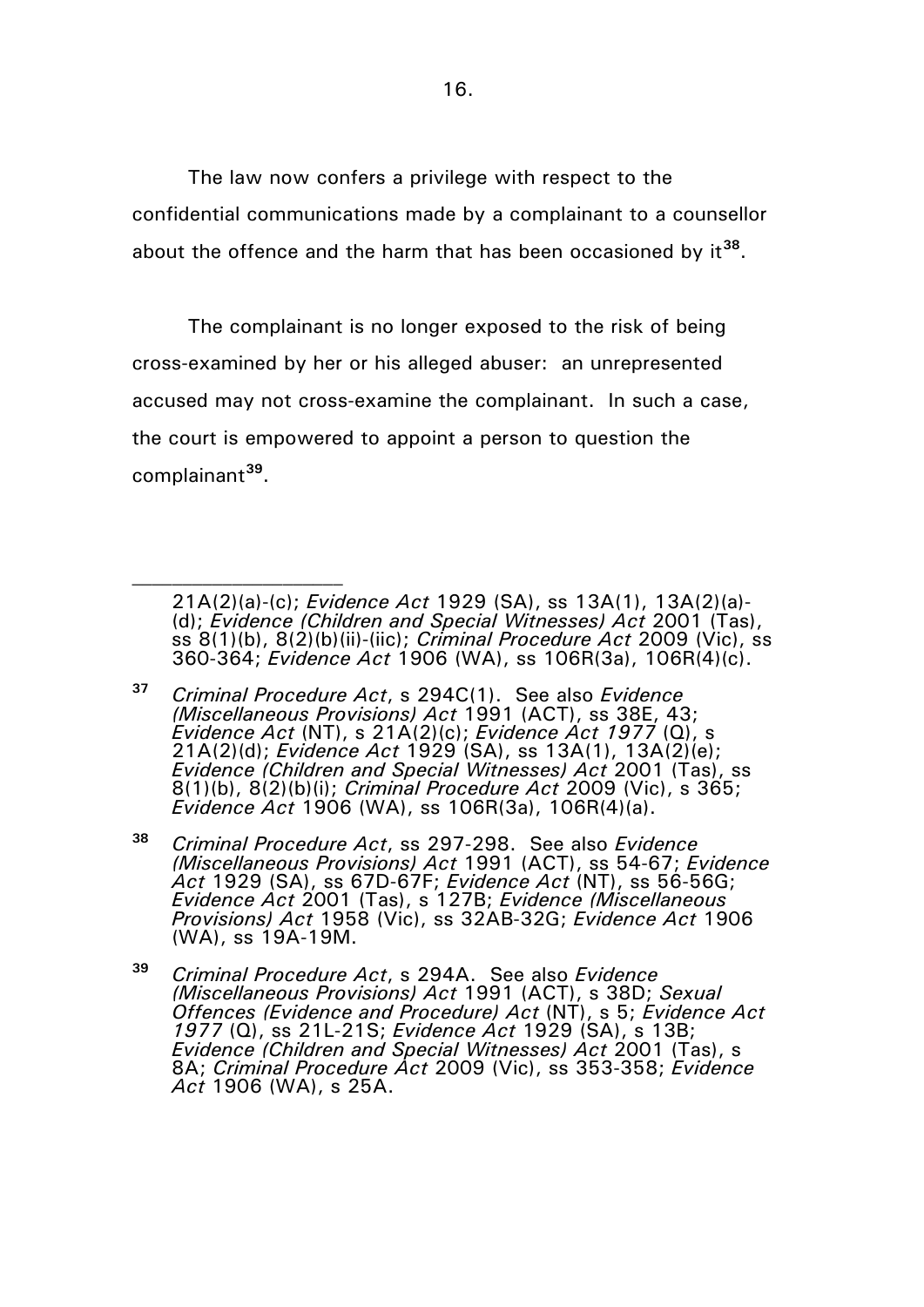It has been common in the past for complainants to be subject to hectoring, offensive cross-examination. The law now requires the trial judge to disallow a question if it is harassing, intimidating, offensive, oppressive, or humiliating**[40](#page-16-0)**. The judge must disallow a question if the judge considers the manner or tone in which the question is put is belittling, insulting or otherwise inappropriate**[41](#page-16-1)**. Importantly, evidence relating to the sexual reputation of the complainant is inadmissible**[42](#page-16-2)**.

In the event that a new trial is ordered, there is now provision for the record of the complainant's evidence at the first trial to be

<span id="page-16-0"></span>**<sup>40</sup>** *Evidence Act* 1995 (NSW), s 41(1)(b). See also *Evidence Act*  2011 (ACT), s 41(1)(b); *Evidence (National Uniform Legislation Act)* (NT), ss 41(2), 41(3)(b); *Evidence Act* 1977 (Q), s 21; *Evidence Act* 1929 (SA), ss 25(1)(c), 25(3), 25(4)(e); *Evidence Act* 2001 (Tas), s 41(1)(b); *Evidence Act* 2008 (Vic), s 41(2), 41(3)(b), 41(4)(c)(iii)(B); *Evidence Act* 1906 (WA), s 26(1)(b).

<span id="page-16-1"></span>**<sup>41</sup>** *Evidence Act*, s 41(1)(c). See also *Evidence Act* 2011 (ACT), s 41(1)(c); *Evidence (National Uniform Legislation Act)* (NT), ss 41(2), 41(3)(c); *Evidence Act* 1929 (SA), ss 25(1)(d), 25(3), 25(4)(e); *Evidence Act* 2001 (Tas), s 41(1)(c); *Evidence Act*  2008 (Vic), ss 41(2), 41(3)(c), 41(4)(c)(iii)(B).

<span id="page-16-2"></span>**<sup>42</sup>** *Criminal Procedure Act*, s 293(2). See also *Evidence (Miscellaneous Provisions) Act* 1991 (ACT), s 51; *Sexual Offences (Evidence and Procedure) Act* (NT), s 4(1); *Criminal Law (Sexual Offences) Act* 1978 (Q), ss 4, 4A(4); *Evidence Act*  1929 (SA), s 34L(1); *Evidence Act* 2001 (Tas), s 194M; *Criminal Procedure Act* 2009 (Vic), ss 342-343, 352; *Evidence Act* 1906 (WA), ss 36B-36BC.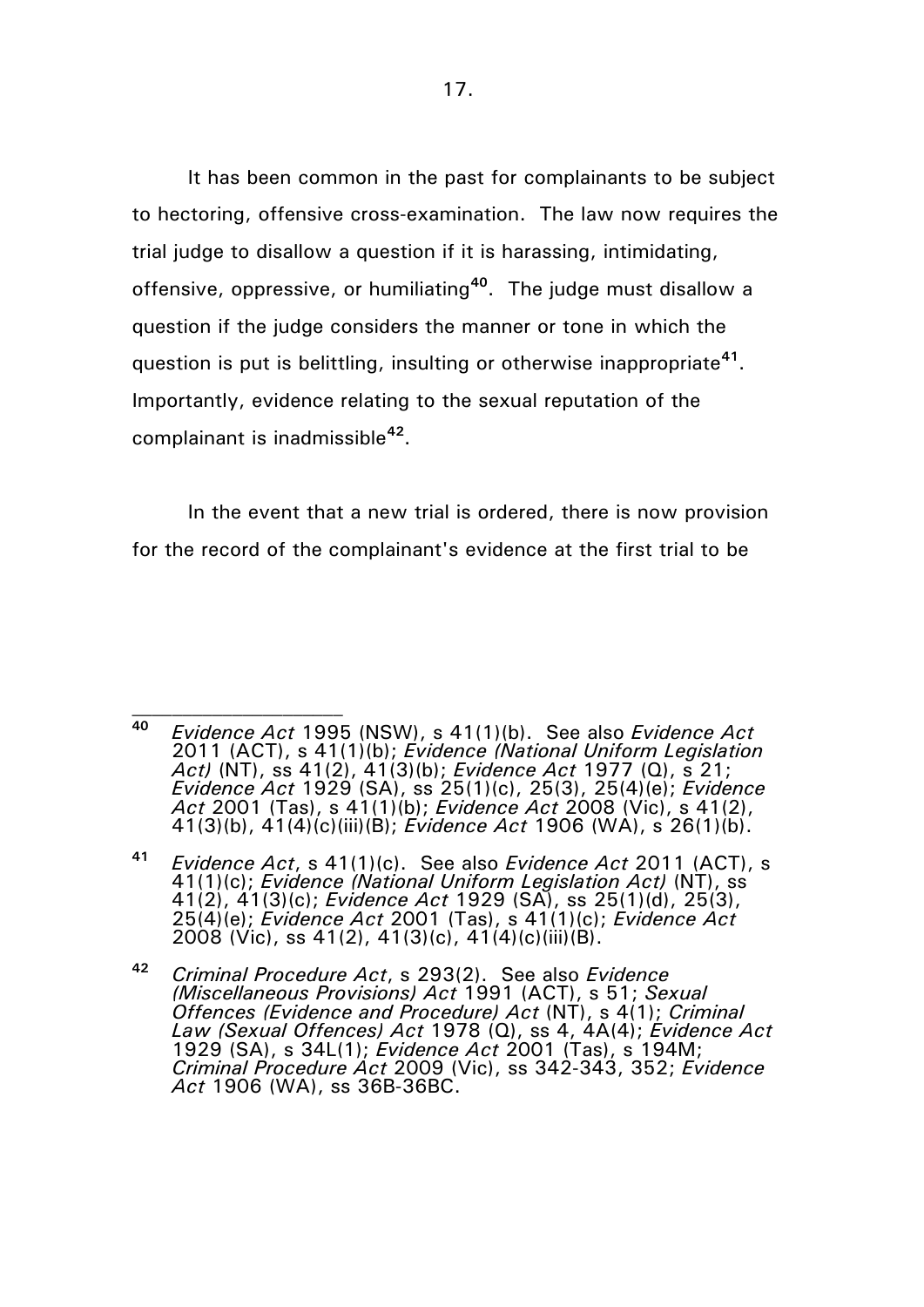tendered to relieve her or him of the stress of having to give evidence again**[43](#page-17-0)**.

In the past, judges were required to give the jury directions about the assessment of the reliability of the evidence of complainants that were the demeaning product of a bygone age**[44](#page-17-1)**. Those directions may no longer be given**[45](#page-17-2)**.

The rules of procedure and evidence at the trial of a sexual offence have in these respects been substantially modified in recognition of the burden placed on complainants in giving evidence. They are modifications that are considered to maintain the court's capacity to ensure the fair trial of the accused. It remains that many complainants will still find the experience a confronting and distressing one. This recognition has led some commentators to

<span id="page-17-0"></span>**<sup>43</sup>** *Criminal Procedure Act*, ss 306I-306J. See also *Evidence Act*  (NT), ss 21E(4)-(6); *Evidence Act 1977* (Q), s 21A(6)(b); *Evidence Act* 1929 (SA), ss 13(1), 13D; *Evidence (Children and Special Witnesses) Act* 2001 (Tas), s 7B; *Criminal Procedure Act*  2009 (Vic), ss 378-387.

<span id="page-17-1"></span>**<sup>44</sup>** See, eg, *R v Henry; R v Manning* (1969) 53 Cr App R 150 at 153-154 per Salmon LJ; *Kelleher v The Queen* (1974) 131 CLR 534 at 541-543 per Barwick CJ, 553 per Gibbs J, 559-560 per Mason J; [1974] HCA 48.

<span id="page-17-2"></span>**<sup>45</sup>** *Criminal Procedure Act*, ss 294(2)(c), 294AA. See also *Evidence (Miscellaneous Provisions) Act* 1991 (ACT), ss 68-73; *Sexual Offences (Evidence and Procedure) Act* (NT), s 4(5); *Evidence Act* 1929 (SA), ss 34L(5), 34M-34N; *Criminal Code*  (Tas), ss 136, 371A; *Crimes Act* 1958 (Vic), s 61; *Evidence Act*  1906 (WA), ss 36BD, 50.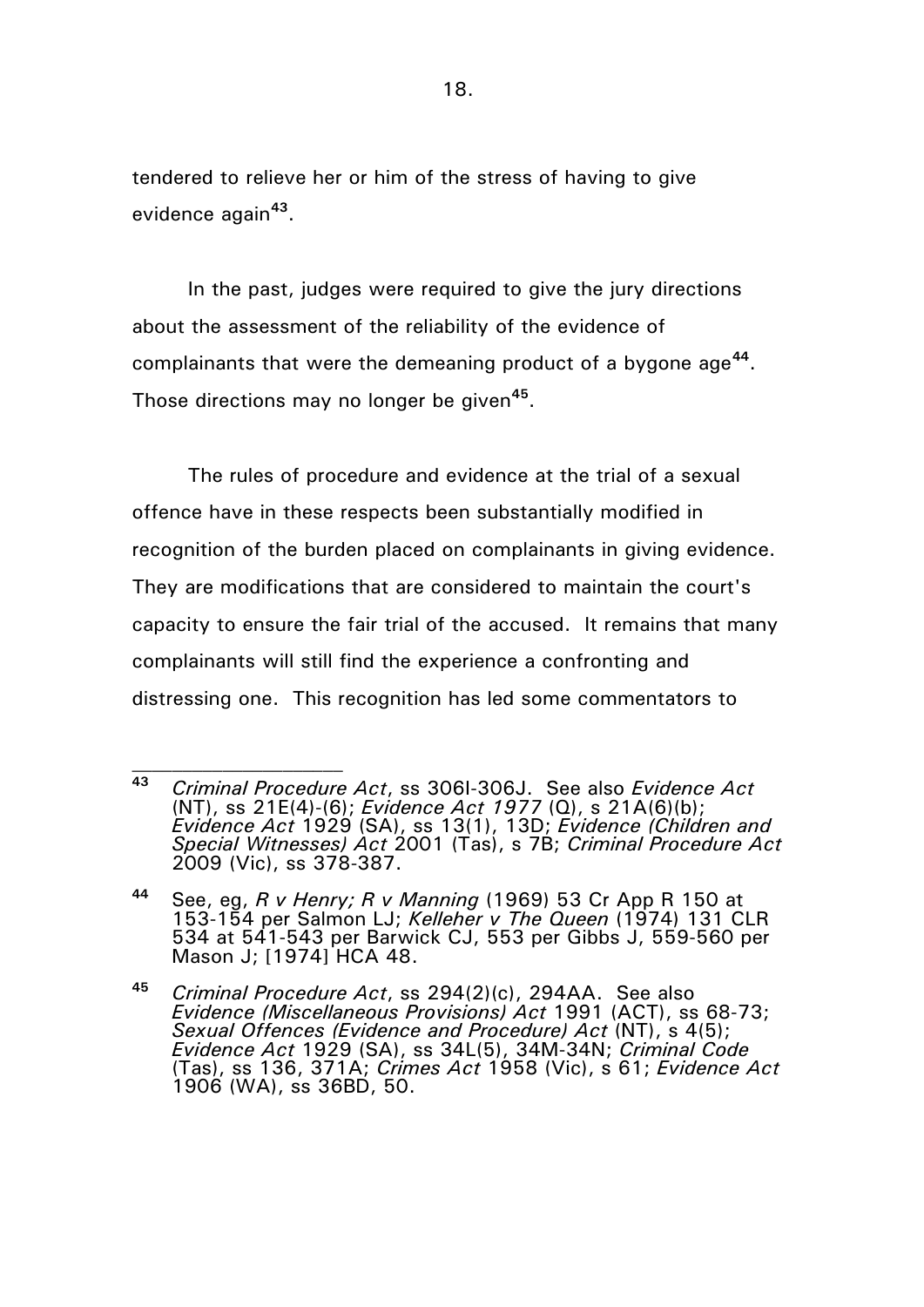propose that at the trial of prescribed sexual offences the complainant should be legally represented**[46](#page-18-0)**.

The proposal would effect a radical alteration to our adversarial trial process. The introduction of a lawyer representing the complainant would be likely to give rise to the wrong perception that the trial is in some sense a contest between the complainant and the accused. That perception in a system of criminal justice that requires the prosecution to prove guilt beyond reasonable doubt would do no small disservice to the complainant.

Sexual offences prosecuted on indictment, like all offences prosecuted on indictment, are brought by the Director of Public Prosecutions on behalf of the community. It is the community's interest that is vindicated by putting the criminal law in motion and not that of the victim of the offending conduct. This explains why the Director of Public Prosecutions, while taking into account the wishes of the complainant in determining whether to prosecute,

<span id="page-18-0"></span>**<sup>46</sup>** See, eg, Braiden, "The Case for Separate Legal Representation for Rape Victims", (1999) 93(1) *Law Society Gazette* 5; Currie and Kift, "Add Victims and Stir? Or Change the Recipe? Achieving Justice for Victims of Crime in Queensland", (1999) 6 *James Cook University Law Review* 78 at 107; Kirchengast, "The Integration of Victim Lawyers into the Adversarial Criminal Trial", paper delivered at the Australian and New Zealand Critical Criminology Conference at the University of Sydney on 1-2 July 2010; Braun, "Legal Representation for Sexual Assault Victims – Possibilities for Law Reform", (2014) 25 *Current Issues in Criminal Justice* 819. For criticism of this view, see Kimber, "20 Years of the ODPP: How Far Have We Come?", Justice Oration delivered at TAFE SA, Adelaide on 18 October 2012.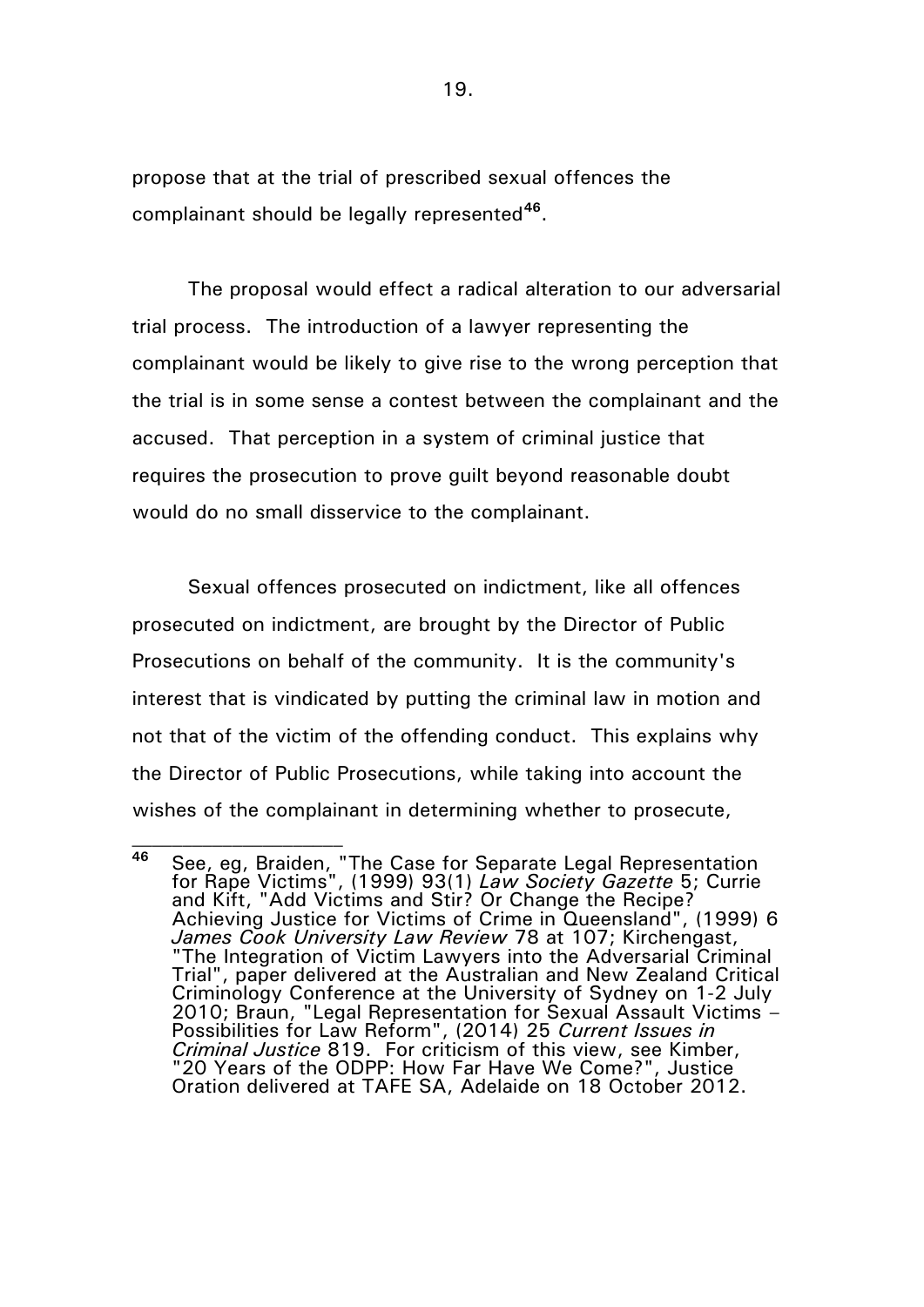does not view those wishes as determinative**[47](#page-19-0)**. The public interest may favour the prosecution of a person for a serious sexual offence (or other offence of violence) notwithstanding that the complainant does not wish the prosecution to proceed.

Consideration of the public interest in the administration of criminal justice explains the caution with which courts approach the views of the victim when sentencing the offender. Commonly enough, offences of violence, including sexual offences, take place in the context of an existing relationship between the offender and the victim. And not uncommonly, despite the offending conduct, the victim may want the court to impose an unduly lenient sentence. Superior courts dealing with serious offences of violence do not give weight to those wishes**[48](#page-19-1)**. The reason for this approach was explained in *R v Palu***[49](#page-19-2)**:

 $\mathcal{L}_\text{max}$ 

<span id="page-19-2"></span>**<sup>49</sup>** (2002) 134 A Crim R 174 at 183-184 [37] per Howie J.

<span id="page-19-0"></span>**<sup>47</sup>** Office of the Director of Public Prosecutions for New South Wales, *Prosecution Guidelines*, (2007) at 8-10, 33-34, issued under s 13 of the *Director of Public Prosecutions Act* 1986 (NSW). See also Corns, *Public Prosecutions in Australia: Law, Policy and Practice*, (2014) at 277-279 [8.200]-[8.220].

<span id="page-19-1"></span>**<sup>48</sup>** *R v Glen* unreported, Court of Criminal Appeal of the Supreme Court of New South Wales, 19 December 1994; *R v Begbie* (2001) 124 A Crim R 300 at 307 [43] per Mason P (Dowd J agreeing at 311 [78]), 308 [58] per Sully J; *R v Dawes* [2004] NSWCCA 363 at [30] per Dunford J (Hoeben J agreeing at [75]); *R v Newman* (2004) 145 A Crim R 361 at 380-382 [79]- [82] per Howie J (McColl JA agreeing at [1]); *R v Burton* [2008] NSWCCA 128 at [102]-[105] per Johnson J (Campbell JA agreeing at [1], Grove J agreeing at [2]).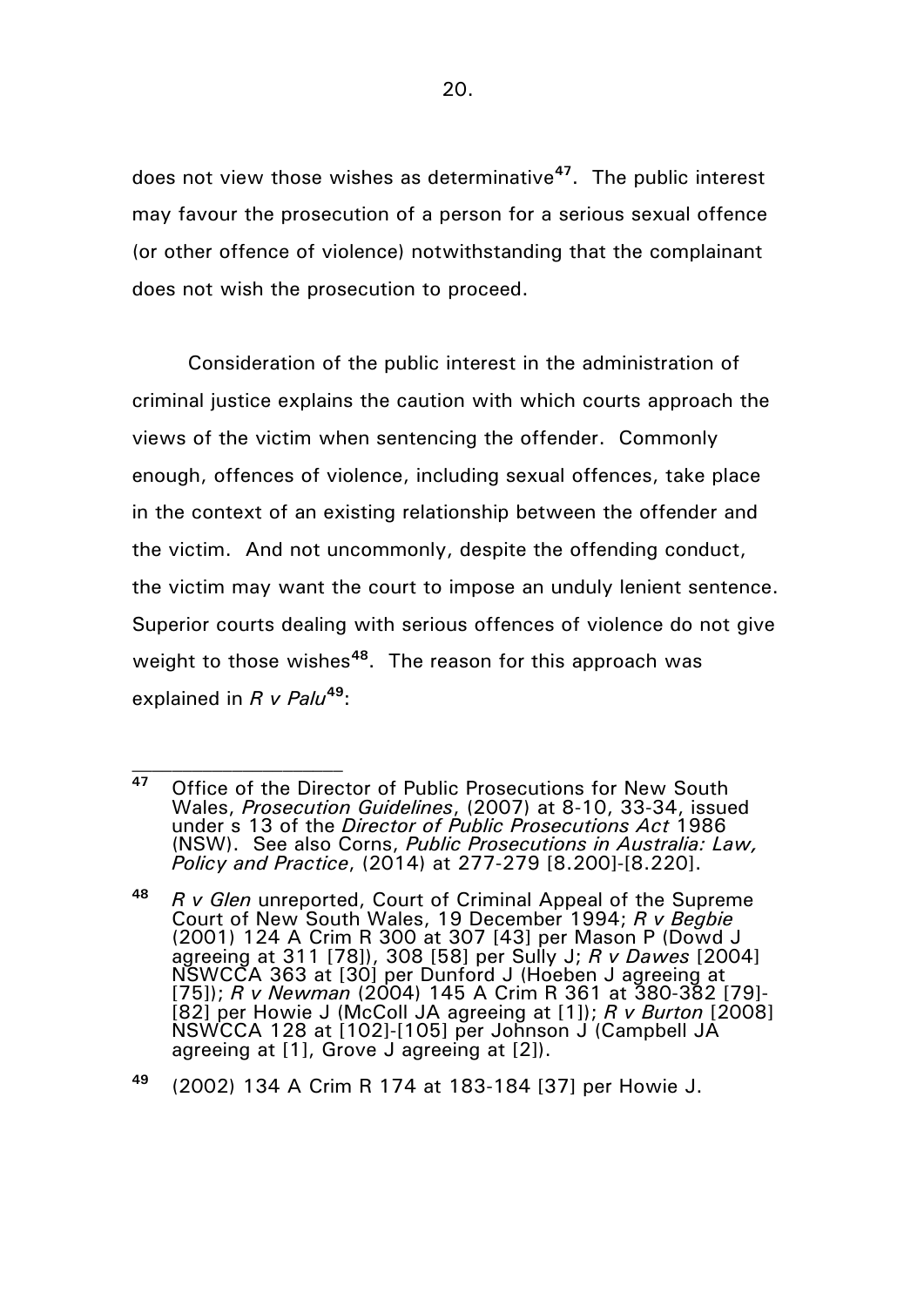"The attitude of the victim cannot be allowed to interfere with a proper exercise of the sentencing discretion. This is so whether the attitude expressed is one of vengeance or of forgiveness … Sentencing proceedings are not a private matter between the victim and the offender, not even to the extent that the determination of the appropriate punishment may involve meting out retribution for the wrong suffered by the victim. A serious crime is a wrong committed against the community at large and the community is itself entitled to retribution. In particular, crimes of violence committed in public are an affront to the peace and good order of the community and require deterrent sentences … Matters of general public importance are at the heart of the policies and principles that direct the proper assessment of punishment, the purpose of which is to protect the public, not to mollify the victim."

Appreciation that the criminal law treats the offence as an affront to the community generally is not to say that, in assessing the gravity of the offence, the court is not concerned to ascertain its effect upon the victim. Evidence of the harm suffered by the victim is always relevant to the determination of the seriousness of the offending. That determination sets the outer limits of a proportionate sentence.

Statutory provision has been made in the Australian jurisdictions for the victim of an offence to make a victim impact statement**[50](#page-20-0)**. Under the New South Wales sentencing statute, it is  $\mathcal{L}_\text{max}$ 

<span id="page-20-0"></span>**<sup>50</sup>** *Crimes (Sentencing) Act* 2005 (ACT), ss 47-53; *Crimes (Sentencing Procedure) Act* 1999 (NSW), ss 26-30A; *Sentencing Act* (NT), ss 106A-106B; *Criminal Offence Victims Act* 1995 (Q), s 14; *Criminal Law (Sentencing) Act* 1988 (SA), s 7A; *Sentencing Act* 1997 (Tas), s 81A; *Sentencing Act* 1991 (Vic), ss 8J-8S; *Sentencing Act* 1995, (WA) ss 24-26. For an overview of the development of victims' rights and entitlements in Australia, see Corns, *Public Prosecutions in Australia: Law, Policy and Practice*, (2014) at 259-277 [8.10]-[8.190].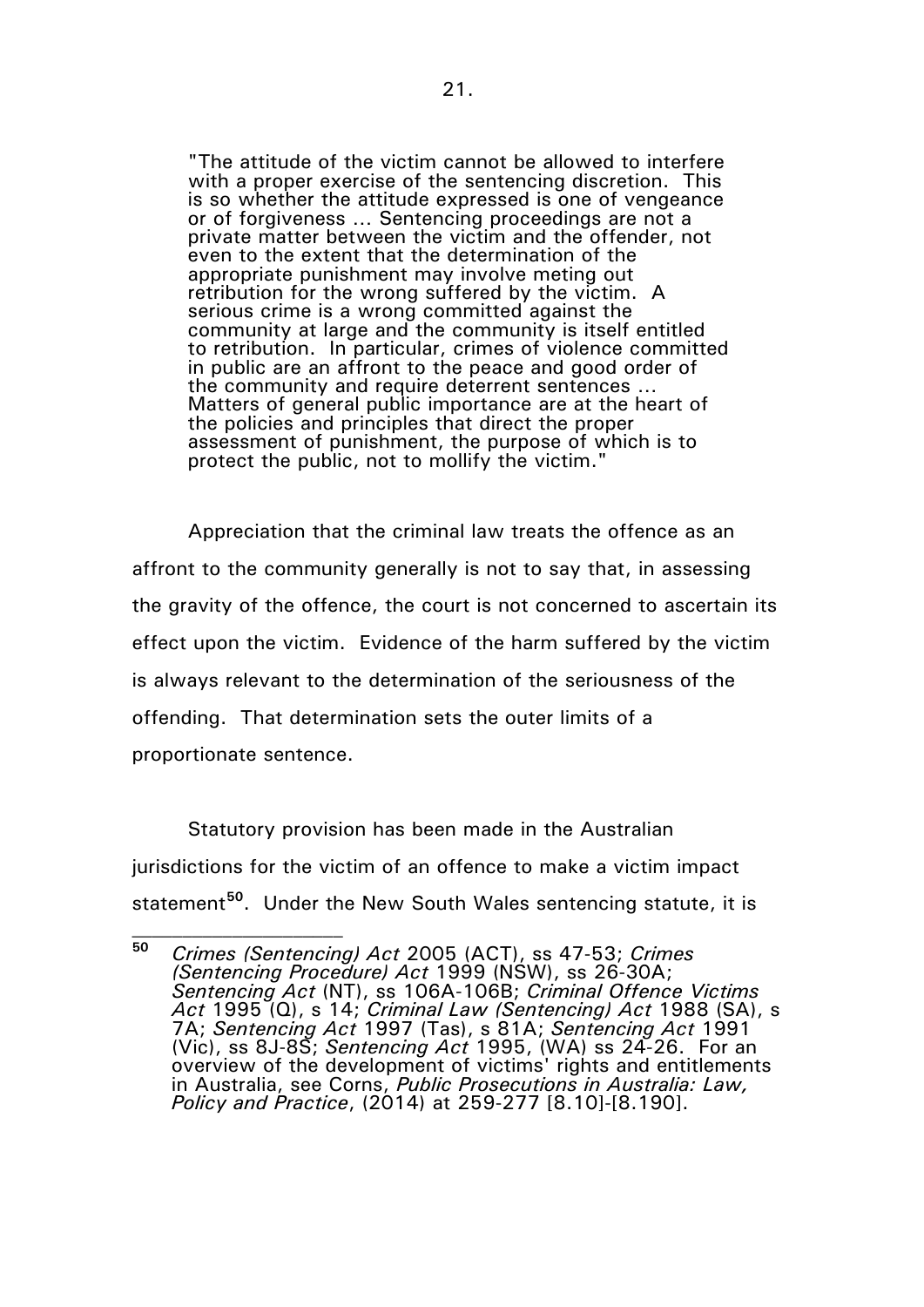provided that the court may receive and consider a victim impact statement at any time after it convicts, but before it sentences, an offender**[51](#page-21-0)**. In the case of a homicide offence, there is provision for the family members of the deceased to make a victim impact statement**[52](#page-21-1)**. Until recently, the Act required the court to receive a victim impact statement in a homicide case and to acknowledge its receipt**[53](#page-21-2)**, but provided that the court must not consider the statement in connection with the determination of the punishment to be imposed unless the court considers it appropriate to do so**[54](#page-21-3)**.

The question of whether it is ever appropriate for a court, when sentencing an offender for unlawful killing, to take into account the contents of victim impact statements in determining the punishment has not proved easy to answer. It raises profound questions which have sparked vigorous academic debate**[55](#page-21-4)** and over

 $\mathcal{L}_\text{max}$ 

Footnote continues

<span id="page-21-0"></span>**<sup>51</sup>** *Crimes (Sentencing Procedure) Act*, s 28(1).

<span id="page-21-1"></span>**<sup>52</sup>** See the definitions of "victim" and "family victim" in *Crimes (Sentencing Procedure) Act*, s 26.

<span id="page-21-2"></span>**<sup>53</sup>** *Crimes (Sentencing Procedure) Act*, s 28(3).

<span id="page-21-3"></span>**<sup>54</sup>** *Crimes (Sentencing Procedure) Act*, s 28(4), prior to its repeal and replacement by *Crimes (Sentencing Procedure) Amendment (Family Member Victim Impact Statement) Act* 2014 (NSW), Sched 1, item 1.

<span id="page-21-4"></span>**<sup>55</sup>** See, eg, Kirchengast, "Victim Impact Statements and the *Previtera* Rule: Delimiting the Voice and Representation of Family Victims in New South Wales Homicide Cases", (2005) 24 *University of Tasmania Law Review* 114; Booth, "Homicide, Family Victims and Sentencing: Continuing the Debate about Victim Impact Statements", (2005) 15 *Current Issues in Criminal Justice* 253; Walters, "Victim Impact Statements in Homicide Cases: Should 'Recognising the Harm Done ... to the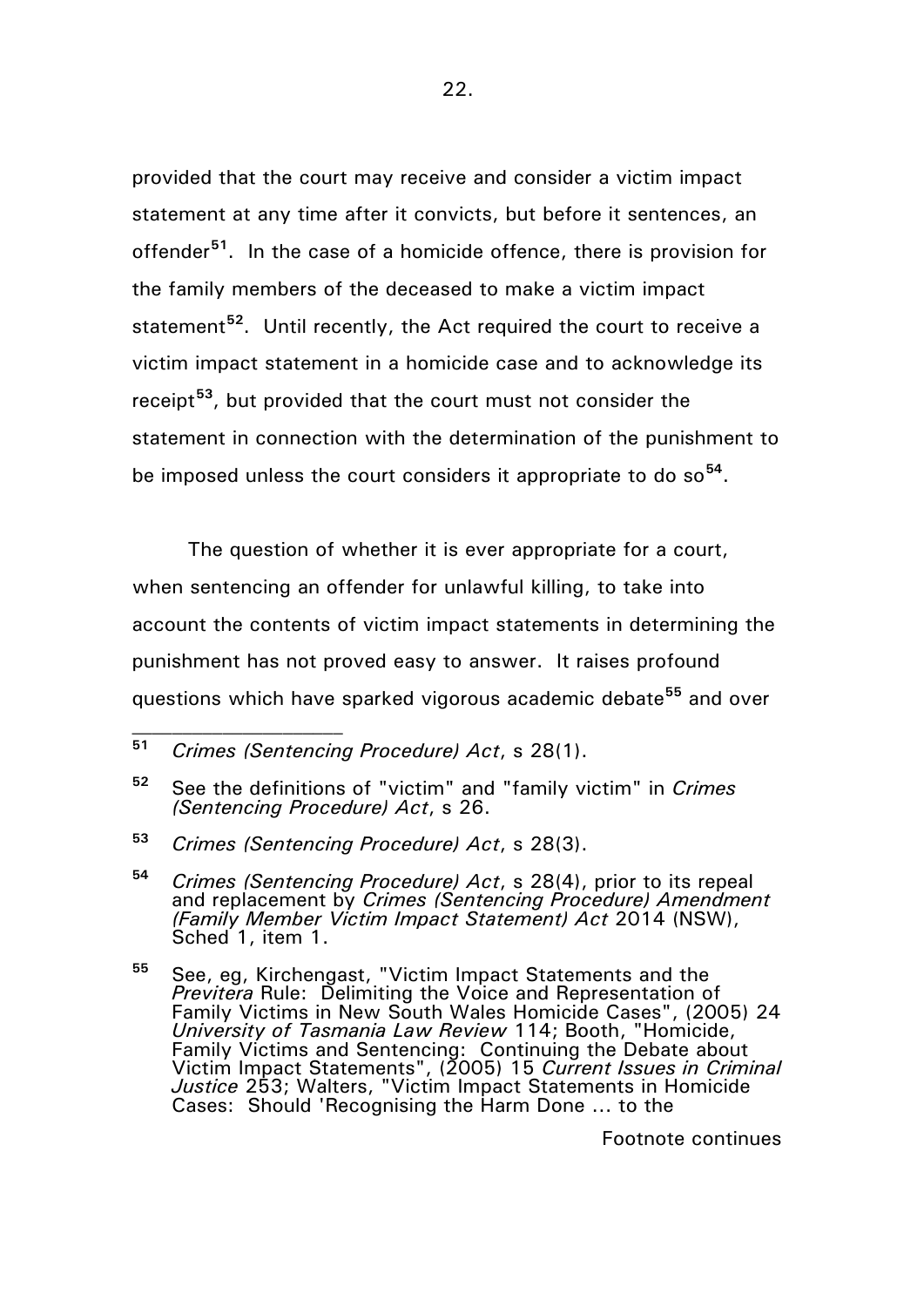which judicial opinion has been divided in Australia**[56](#page-22-0)** and overseas**[57](#page-22-1)**. At the heart of the debate is the question of whether it is right to assess the seriousness of the offence by taking into account the personal qualities of the deceased and the extent to which his or her life was valued.

In New South Wales, the view has prevailed that it is never appropriate to take into account the statements of family members in determining the punishment for an unlawful killing. The reasons for this view were articulated by Hunt CJ at CL in *Previtera* in this way**[58](#page-22-2)**:

"The law already recognises, without specific evidence, the value which the community places upon human life; that is why unlawful homicide is recognised by the law as a most serious crime, one of the most dreadful crimes in the criminal calendar. It is regarded by all thinking persons as offensive to fundamental concepts of equality and justice for criminal courts to value one life as greater than another. It would therefore be wholly inappropriate to impose a harsher sentence upon an offender because

<span id="page-22-0"></span>**<sup>56</sup>** *R v Previtera* (1997) 94 A Crim R 76; *R v Birmingham (No 2)* (1997) 69 SASR 502 at 506-507 per Perry J; *Mitchell v The Queen* (1998) 20 WAR 257 at 265-267 per Ipp J.

- <span id="page-22-1"></span>**<sup>57</sup>** *Booth v Maryland* 482 US 496 (1987); *Payne v Tennessee* 501 US 808 (1991); *R v Gabriel* (1999) 137 CCC (3d) 1.
- <span id="page-22-2"></span>**<sup>58</sup>** *R v Previtera* (1997) 94 A Crim R 76 at 86-87 (footnotes omitted).

Community' Signify a New Direction?", (2006) 2 *International Journal of Punishment and Sentencing* 53; Booth, "Penalty, Harm and the Community: What Role Now for Victim Impact Statements in Sentencing Homicide Offenders in NSW?" (2007) 30 *University of New South Wales Law Journal* 664.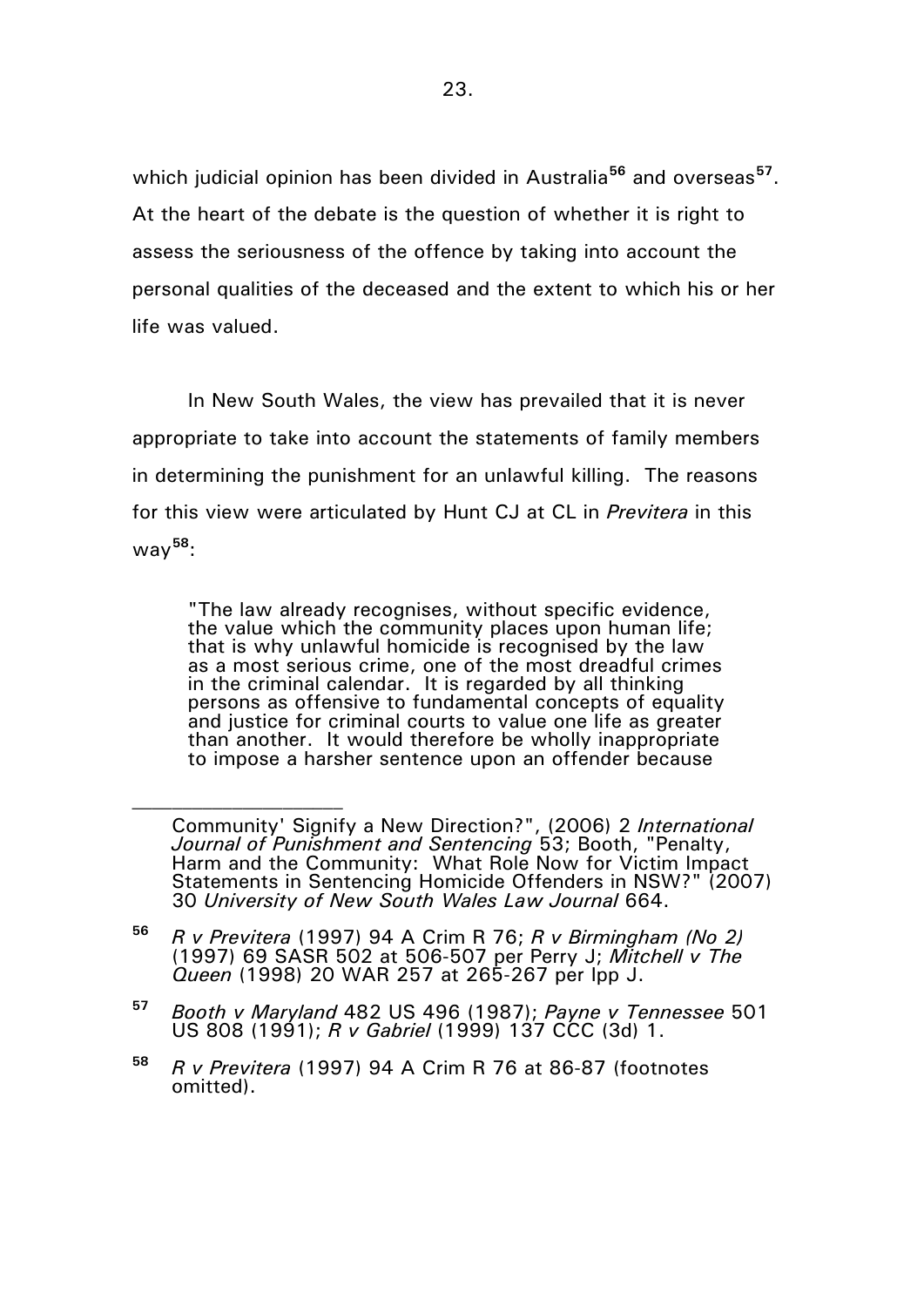the value of the life lost is perceived to be greater in the one case than it is in the other."

In *Birmingham (No 2)*, Perry J in the Supreme Court of South Australia questioned whether consideration of equality demands that one life not be valued above another**[59](#page-23-0)**. His Honour considered it was a matter of taking into account the "totality of the injury, loss or damage" occasioned by the offence and that this may include injury loss or damage suffered by persons apart from the immediate victim**[60](#page-23-1)**.

The approach enunciated in *Previtera* was in line with the recommendations of the New South Wales Law Reform Commission in its 1996 report on sentencing**[61](#page-23-2)**. Despite some suggestion that the Court of Criminal Appeal of New South Wales might revisit the question**[62](#page-23-3)**, it has not done so. The New South Wales Law Reform Commission in its 2013 report recommended adhering to the *Previtera* approach**[63](#page-23-4)**.

<span id="page-23-0"></span>**<sup>59</sup>** *R v Birmingham (No 2)* (1997) 69 SASR 502 at 506-507.

<span id="page-23-1"></span>**<sup>60</sup>** *R v Birmingham (No 2)* (1997) 69 SASR 502 at 506.

<span id="page-23-2"></span>**<sup>61</sup>** New South Wales Law Reform Commission, *Sentencing*, Report No 79, (1996) at 34-37 [2.20]-[2.25].

<span id="page-23-3"></span>**<sup>62</sup>** *R v Berg* (2004) 41 MVR 399 at 407 [42]-[45] per Spigelman CJ; *R v Tzanis* (2005) 44 MVR 160 at 163 [15]-[16] per Spigelman CJ.

<span id="page-23-4"></span>**<sup>63</sup>** New South Wales Law Reform Commission, *Sentencing*, Report No 139, (2013) at 397 [19.9].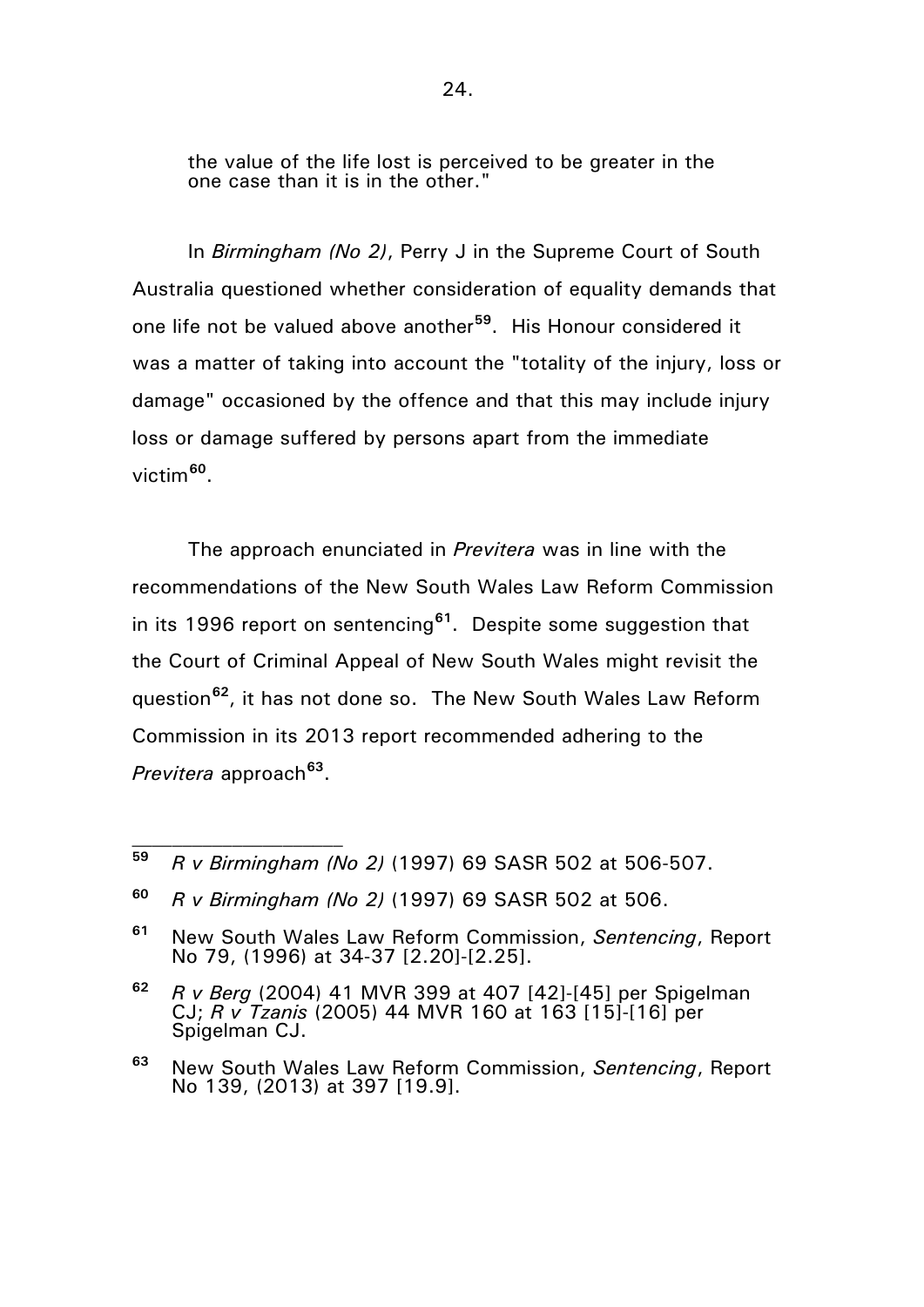The Parliament did not accept this recommendation and the New South Wales sentencing statute has been amended to provide that a victim impact statement given by a family victim may, if the court considers it appropriate, be taken into account in the determination of the punishment of the offence on the basis that the harmful impact of the primary victim's death on the members of the primary victim's immediate family is an aspect of the harm done to the community**[64](#page-24-0)**. It is too early to assess the effect, if any, that this change will have on the pattern of sentencing for homicide offences in New South Wales.

Turning to equal treatment in the criminal law, the content of that principle was raised by McHugh J in the context of the application of the "partial defence" of provocation**[65](#page-24-1)**. Provocation, if not negatived by the prosecution, reduces what would otherwise be murder to manslaughter upon a view that the moral culpability of a person who kills while in a state of loss of self-control brought about by the deceased's provocative conduct is less than that of a person who kills in cold blood<sup>[66](#page-24-2)</sup>. It is a concept that has fallen out of favour

<span id="page-24-0"></span>**<sup>64</sup>** *Crimes (Sentencing Procedure) Act*, s 28(4), introduced by *Crimes (Sentencing Procedure) Amendment (Family Member Victim Impact Statement) Act*, Sched 1, item 1, which received Royal Assent on 20 May 2014 and commenced on 1 July 2014.

<span id="page-24-1"></span>**<sup>65</sup>** *Masciantonio v The Queen* (1995) 183 CLR 58 at 73-74; [1995] HCA 67.

<span id="page-24-2"></span>**<sup>66</sup>** *Parker v The Queen* (1963) 111 CLR 610 at 651 per Windeyer J; [1963] HCA 14. See also East, *Pleas of the Crown*, (1803) vol 1 at 238.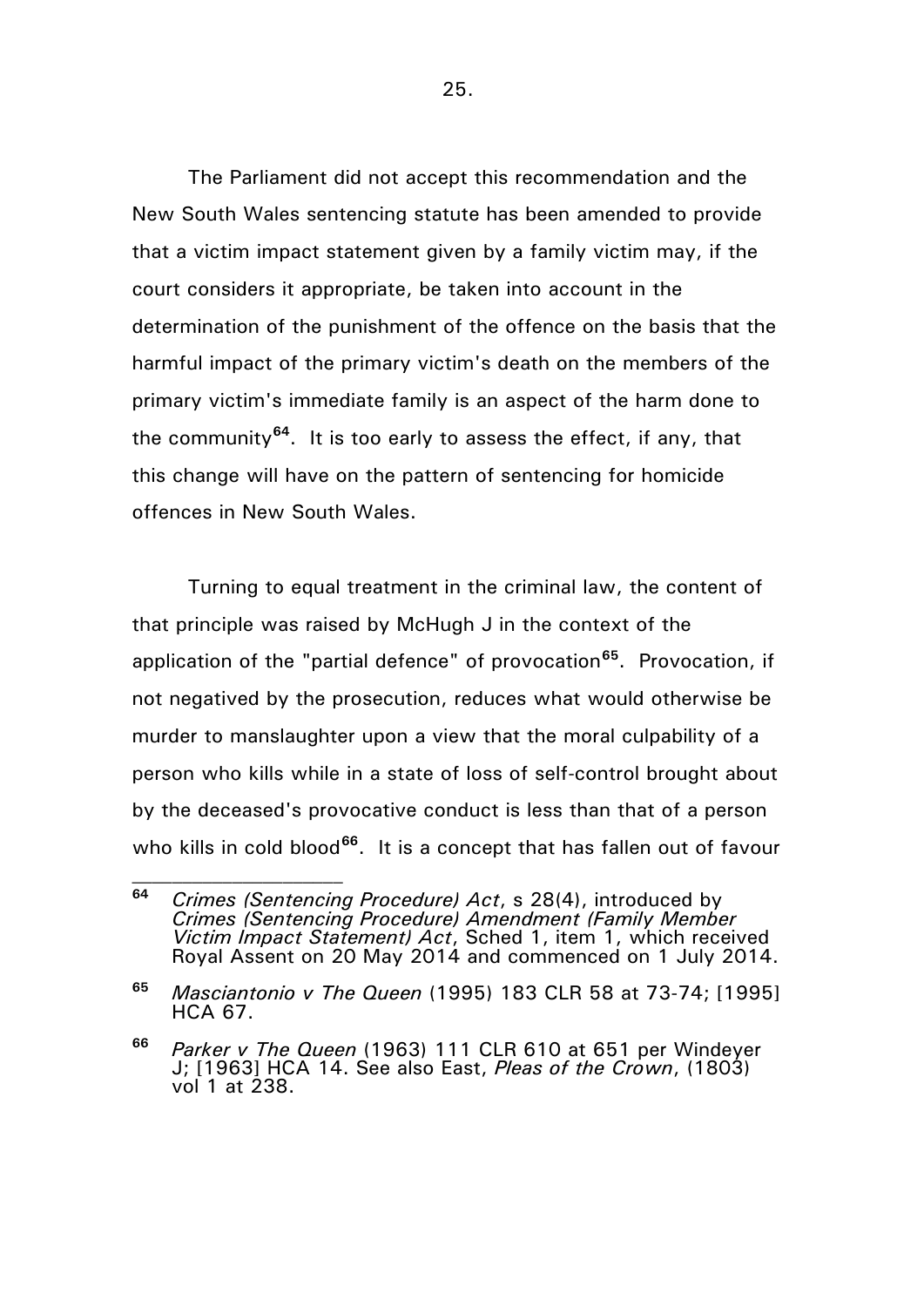in a number of jurisdictions**[67](#page-25-0)** and its availability in New South Wales has been confined as the result of recent amendments**[68](#page-25-1)**.

In those jurisdictions where provocation applies**[69](#page-25-2)**, the jury may be required to consider whether the deceased's provocative conduct could have induced an ordinary person in the position of the accused to have so far lost self-control as to have formed an intent to kill or to do grievous bodily harm**[70](#page-25-3)**. The function of this objective test, which looks to the effect of the provocative conduct on an ordinary person, is to ensure that the partial defence does not operate to reduce the liability of an overly pugnacious individual.

In *Masciantonio v The Queen*, McHugh J reasoned that the application of the "ordinary person" standard in our multicultural society operates unfairly in the case of an accused from a non-

<span id="page-25-0"></span>**<sup>67</sup>** The defence of provocation was abolished, in Victoria, by s 3 of the *Crimes (Homicide) Act* 2005 (Vic), which inserted *Crimes Act* 1958 (Vic), s 3B; in Tasmania, by s 4 of the *Criminal Code Amendment (Abolition of Defence of Provocation) Act* 2003 (Tas), which repealed *Criminal Code* (Tas), s 160; and, in Western Australia, in relation to murder, by s 12 of the *Criminal Law Amendment (Homicide) Act* 2008 (WA).

<span id="page-25-1"></span>**<sup>68</sup>** *Crimes Act* 1900 (NSW), s 23, inserted by the *Crimes Amendment (Provocation) Act* 2014 (NSW), which received Royal Assent on 20 May 2014 and commenced on 13 June 2014.

<span id="page-25-2"></span>**<sup>69</sup>** The ACT, New South Wales, the Northern Territory, Queensland, South Australia and Western Australia.

<span id="page-25-3"></span>**<sup>70</sup>** *Stingel v The Queen* (1990) 171 CLR 312; [1990] HCA 61.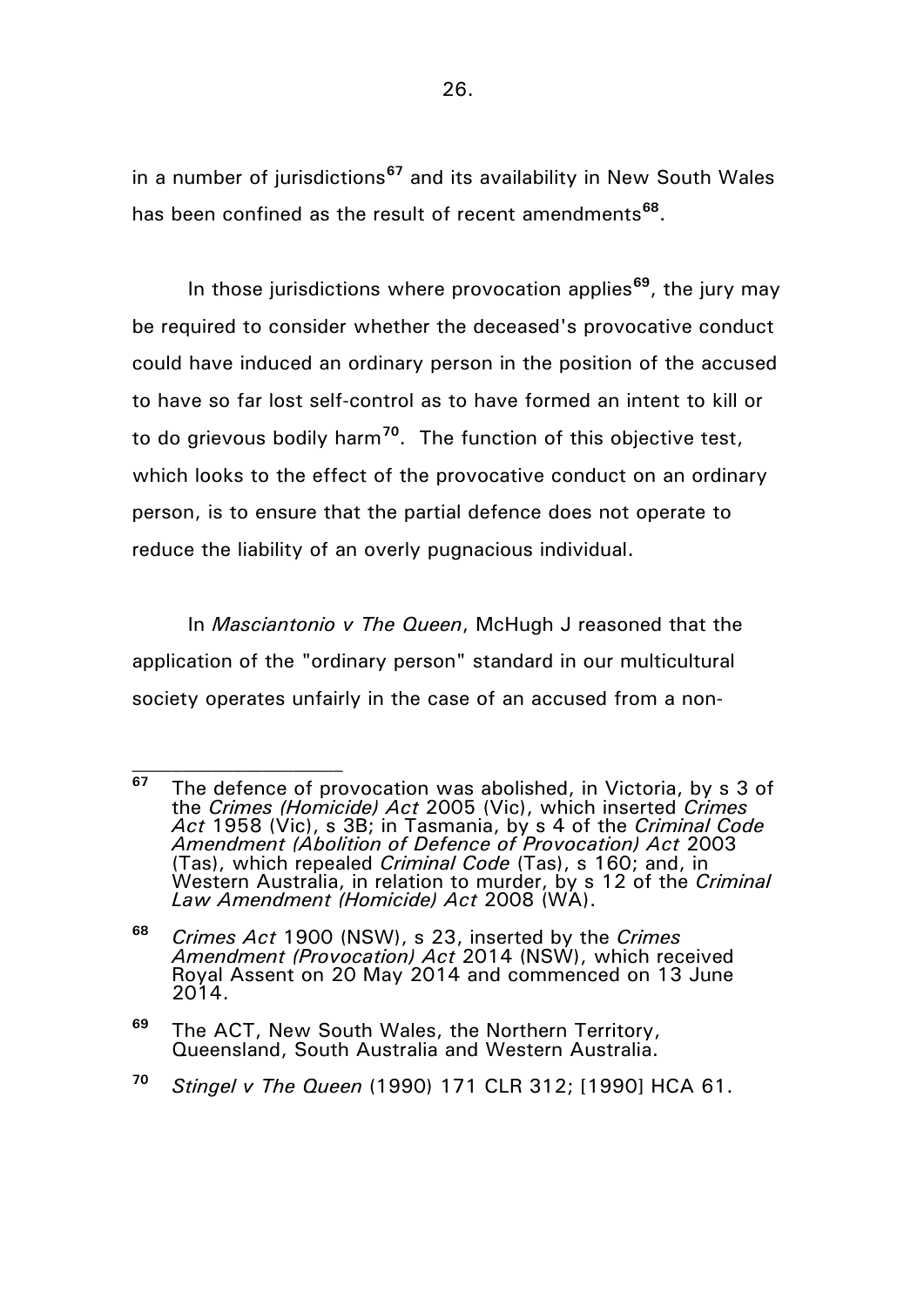Anglo-Saxon-Celtic background**[71](#page-26-0)**. His Honour suggested that real equality before the law requires that an accused from an ethnic or cultural minority be judged according to the standard reflecting the values of that minority and not the dominant class**[72](#page-26-1)**. His Honour's view was a dissenting one and that issue has not been revisited since**[73](#page-26-2)**.

A related question in the context of sentencing was canvassed by the New South Wales Court of Criminal Appeal some years ago**[74](#page-26-3)**. The Court was divided on the question of whether, in sentencing an offender for an offence that had been prompted by cultural and religious factors, it had been right for the trial judge to impose an otherwise unduly lenient non-parole period to restore harmony within the offender's community. Spigelman CJ considered that it was not an error to give weight to the need to reintegrate an offender into his or her community**[75](#page-26-4)**. His Honour referred approvingly to the concept of restorative justice**[76](#page-26-5)**. The other members of the Court did not

 $\mathcal{L}_\text{max}$ 

- <span id="page-26-3"></span>**<sup>74</sup>** *R v Qutami* (2001) 127 A Crim R 369.
- <span id="page-26-4"></span>**<sup>75</sup>** *R v Qutami* (2001) 127 A Crim R 369 at 379 [73]-[75].
- <span id="page-26-5"></span>**<sup>76</sup>** *R v Qutami* (2001) 127 A Crim R 369 at 379 [74].

27.

<span id="page-26-0"></span>**<sup>71</sup>** (1995) 183 CLR 58 at 73.

<span id="page-26-1"></span>**<sup>72</sup>** *Masciantonio v The Queen* (1995) 183 CLR 58 at 74.

<span id="page-26-2"></span>**<sup>73</sup>** For academic commentary, see Leader-Elliott, "Sex, Race and Provocation: In Defence of *Stingel*", (1996) 20 *Criminal Law Journal* 72; Bronitt and Amirthalingam, "Cultural Blindness: Criminal Law in Multicultural Australia", (1996) 21 *Alternative Law Journal* 58.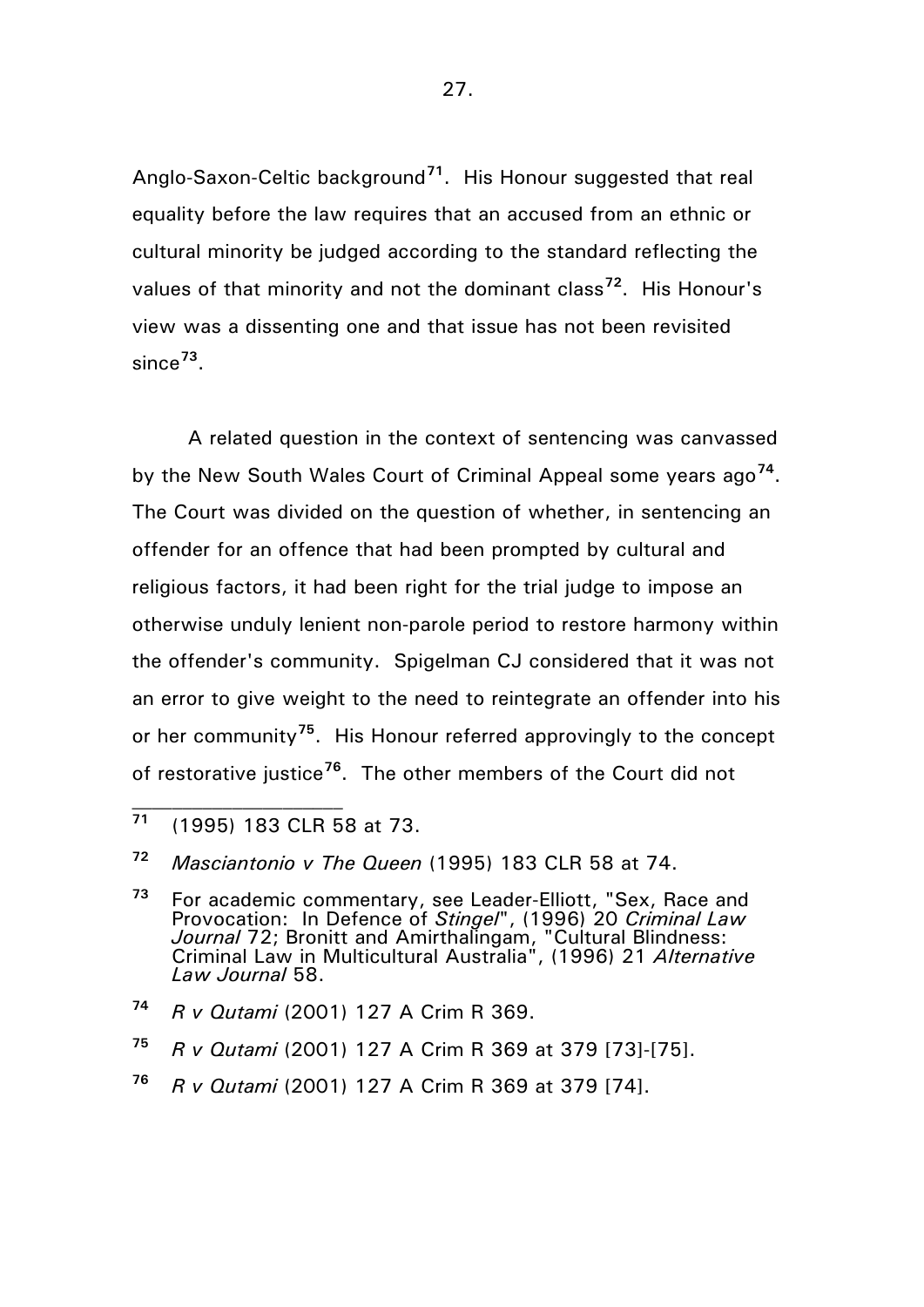endorse these views**[77](#page-27-0)**. The case did not provide the occasion for detailed consideration of restorative justice or the significance of cultural factors that are suggested to explain the commission of the offence in sentencing.

Factors personal to the offender that may serve to explain the offending conduct, including cultural and religious factors, may be relevant in sentencing. But the seriousness of the offence, which serves to fix the limit of a proportionate sentence for it, involves an objective assessment for which there are not varying standards.

The high rate of incarceration of Aboriginal Australians, their history of dispossession and the extent of their social and economic disadvantage measured by recognised indices has been argued to justify the adoption of special principles in sentencing Aboriginal offenders**[78](#page-27-1)**. The argument drew on the approach that has been adopted by the Supreme Court of Canada**[79](#page-27-2)**. The Canadian *Criminal Code* requires a sentencing court to pay particular attention to the circumstances of Aboriginal offenders when applying the principle

<span id="page-27-0"></span>**<sup>77</sup>** *R v Qutami* (2001) 127 A Crim R 369 at 375 [41] per Smart AJ (Simpson J agreeing but not deciding at 380 [80]-[83]).

<span id="page-27-1"></span>**<sup>78</sup>** This was the appellant's argument in *Bugmy v The Queen* (2013) 249 CLR 571 at 576-578; [2013] HCA 37.

<span id="page-27-2"></span>**<sup>79</sup>** *Bugmy v The Queen* (2013) 249 CLR 571 at 590-591 [30]-[31] per French CJ, Hayne, Crennan, Kiefel, Bell and Keane JJ, citing *R v Gladue* [1999] 1 SCR 688.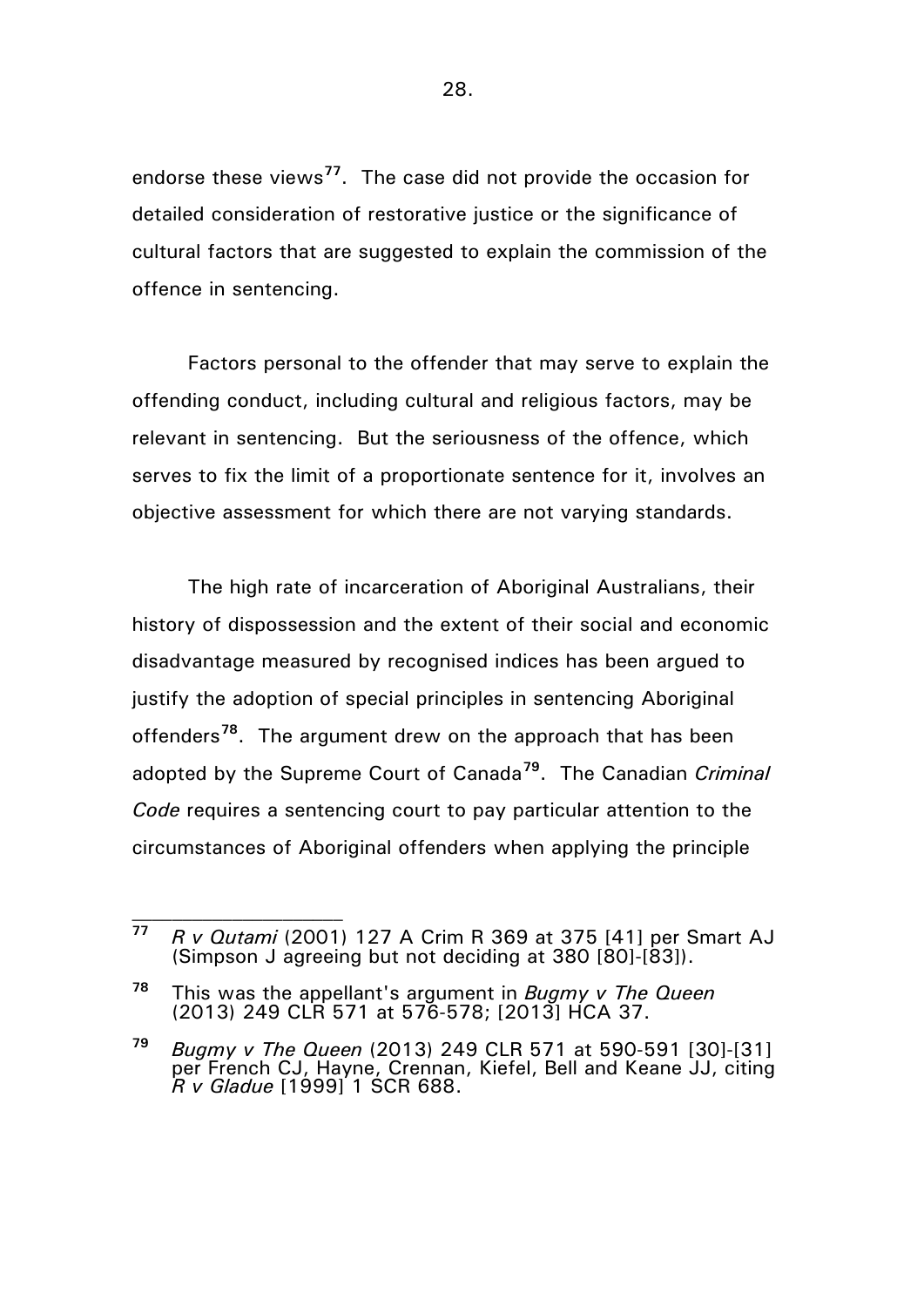that imprisonment should be the sanction of last resort**[80](#page-28-0)**. The Supreme Court of Canada has characterised this provision as a direction to judges to sentence Aboriginal offenders differently to the manner of sentencing non-Aboriginal offenders in order to achieve a truly fit and proper sentence in the particular case**[81](#page-28-1)**. On this analysis, the court is administering equal justice by taking into account the unique circumstances of Aboriginal offenders.

There is a question of the power of the Parliament of a State or Territory to enact a provision requiring a court to treat persons of a particular race differently for the purposes of sentencing. It may be that a provision of that kind would be inconsistent with the *Racial Discrimination Act* 1975 (Cth) and invalid to the extent of that inconsistency**[82](#page-28-2)**. In the case in which the High Court recently considered the sentencing of Aboriginal offenders, it was unnecessary to address that question because New South Wales law

<span id="page-28-0"></span>**<sup>80</sup>** *Bugmy v The Queen* (2013) 249 CLR 571 at 589-590 [29] per French CJ, Hayne, Crennan, Kiefel, Bell and Keane JJ, citing *Criminal Code* (Can) RSC 1985, c C-46, s 718.2(e).

<span id="page-28-1"></span>**<sup>81</sup>** *Bugmy v The Queen* (2013) 249 CLR 571 at 590 [31] per French CJ, Hayne, Crennan, Kiefel, Bell and Keane JJ, citing *R v Gladue* [1999] 1 SCR 688 at 706 [33].

<span id="page-28-2"></span>**<sup>82</sup>** *Bugmy v The Queen* (2013) 249 CLR 571 at 592 [36] per French CJ, Hayne, Crennan, Kiefel, Bell and Keane JJ, referring to s 10 of the *Racial Discrimination Act* 1975 (Cth).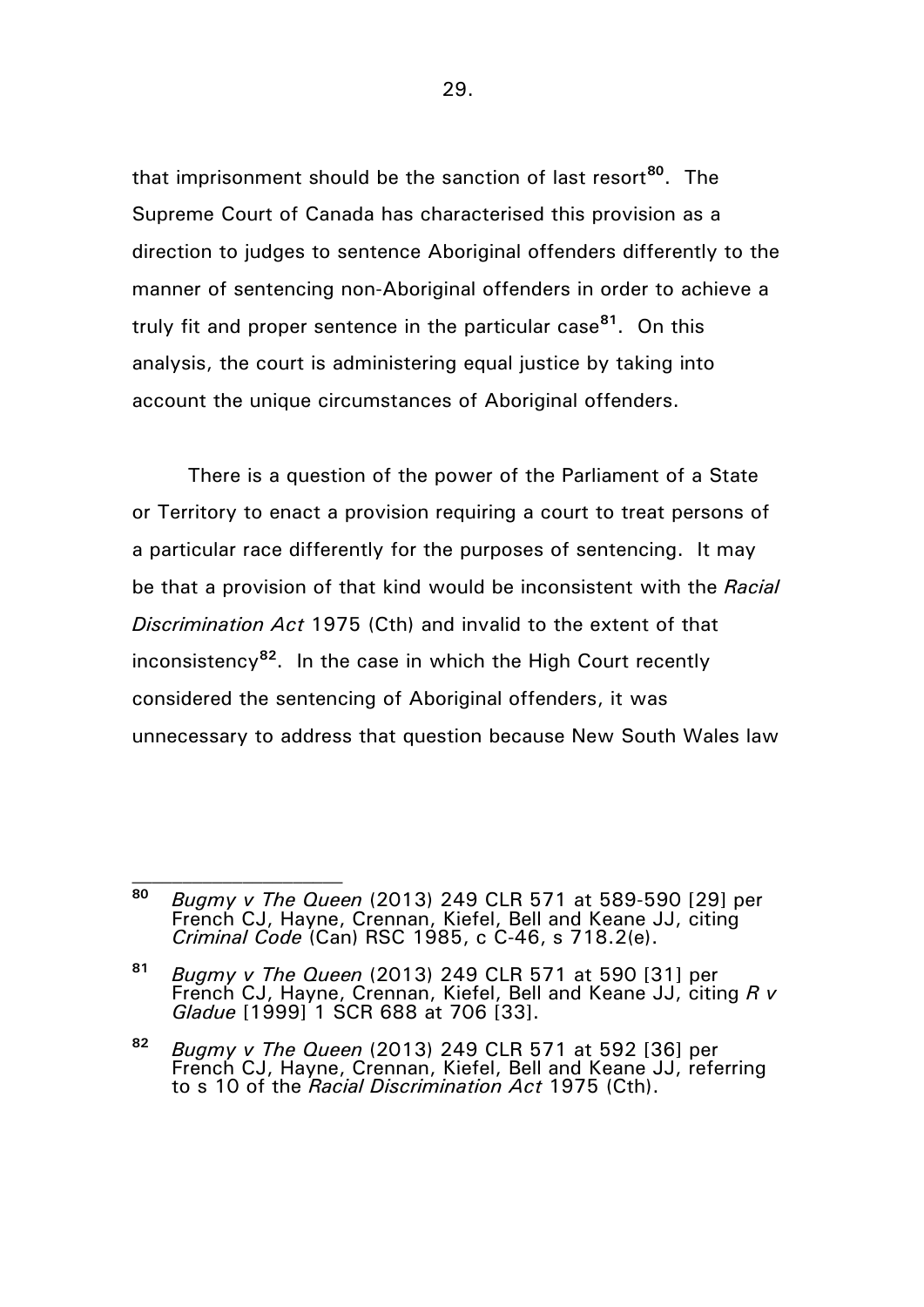does not direct courts to treat Aboriginal offenders differently to other offenders**[83](#page-29-0)**.

The Court rejected the contention that, in sentencing an Aboriginal offender, the judge should take into account the high rate of incarceration of Aboriginal offenders or the "unique circumstances" of Aboriginal Australians arising from their history of dispossession**[84](#page-29-1)**. To sentence Aboriginal offenders differently from the way in which non-Aboriginal offenders are sentenced, it was pointed out, would be to depart from individualised justice**[85](#page-29-2)**. The Court recognised that there are some Aboriginal communities in which alcohol abuse and alcohol-related violence are endemic. It is accepted that an Aboriginal offender raised in such a community may bear less moral culpability than an offender whose formative years have not been so marred**[86](#page-29-3)**. Importantly, the same would be true of a non-Aboriginal offender raised in an environment in which alcohol abuse and alcohol-related violence go hand-in-hand. In either case, while the background of profound social deprivation may

<span id="page-29-0"></span>**<sup>83</sup>** *Bugmy v The Queen* (2013) 249 CLR 571 at 592 [36] per French CJ, Hayne, Crennan, Kiefel, Bell and Keane JJ.

<span id="page-29-1"></span>**<sup>84</sup>** *Bugmy v The Queen* (2013) 249 CLR 571 at 592 [36] per French CJ, Hayne, Crennan, Kiefel, Bell and Keane JJ.

<span id="page-29-2"></span>**<sup>85</sup>** *Bugmy v The Queen* (2013) 249 CLR 571 at 592 [36] per French CJ, Hayne, Crennan, Kiefel, Bell and Keane JJ.

<span id="page-29-3"></span>**<sup>86</sup>** *Bugmy v The Queen* (2013) 249 CLR 571 at 594 [40] per French CJ, Hayne, Crennan, Kiefel, Bell and Keane JJ; *R v Fernando* (1992) 76 A Crim R 58 at 62-63 per Wood J.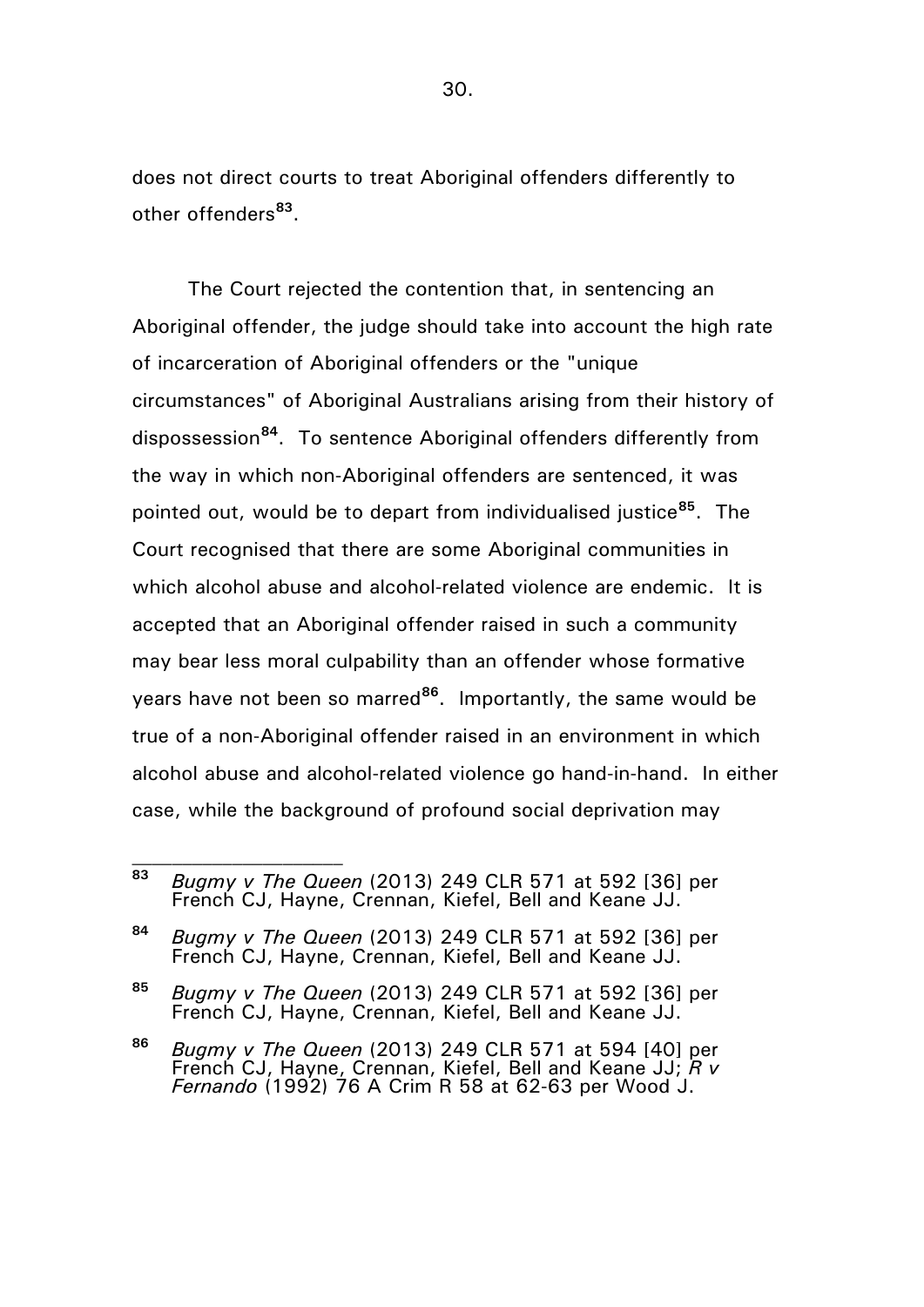reduce the offender's moral culpability, his or her inability to control violent outbursts may require a sentence weighted in favour of protecting the community. Individualised justice involves balancing competing factors in light of the circumstances of the individual case.

Within the limits of proportionality, the judge must give weight to the various purposes of punishment: the protection of society, deterring the offender and others who might be tempted to offend, retribution and rehabilitation. They are often in tension. Mason CJ, Brennan, Dawson and Toohey JJ in a joint judgment said of the purposes of punishment, "They are guideposts to the appropriate sentence but sometimes they point in different directions"**[87](#page-30-0)**. As their Honours also observed, the determination of a sentence that is proportionate to the offence in a case in which it is necessary to give weight to the need to protect society "calls for a judgment of experience and discernment"**[88](#page-30-1)**. These are not judgments that are easily or lightly made.

Judges are required to give reasons for the sentences that they impose. The reasons give an account of how the competing factors were weighed in the offender's case. The judge exercises a discretion in the determination of the sentence. However, the

<span id="page-30-0"></span>**<sup>87</sup>** *Veen v The Queen (No 2)* (1988) 164 CLR 465 at 476.

<span id="page-30-1"></span>**<sup>88</sup>** *Veen v The Queen (No 2)* (1988) 164 CLR 465 at 474.